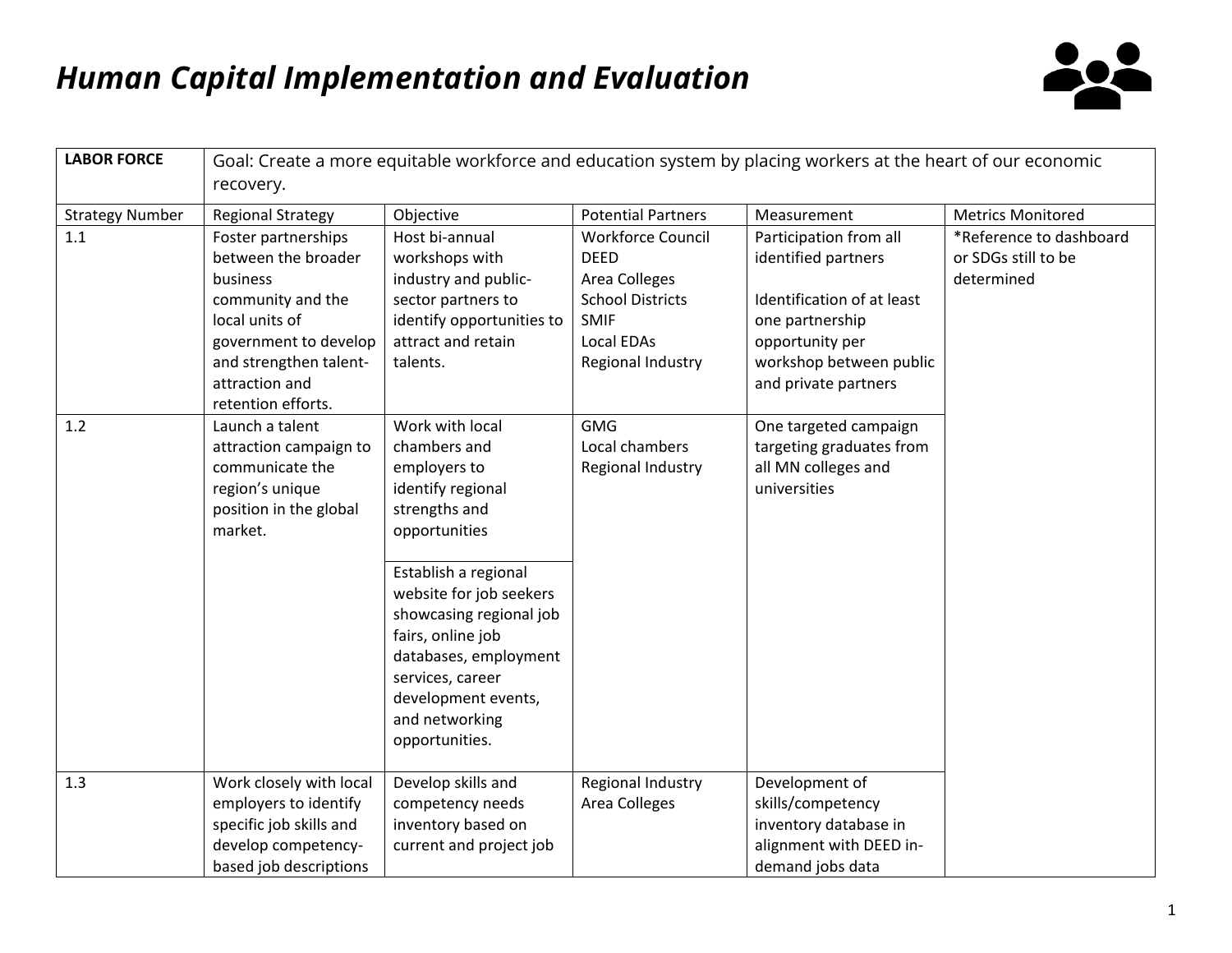

|         | as opposed to proxy<br>certifications and<br>traditionally stated job                                                                                                            | demands across<br>regional growth clusters                                                                                                                                                                                                                                                                                                                                                                 |                                                                               |                                                                                                                                      |
|---------|----------------------------------------------------------------------------------------------------------------------------------------------------------------------------------|------------------------------------------------------------------------------------------------------------------------------------------------------------------------------------------------------------------------------------------------------------------------------------------------------------------------------------------------------------------------------------------------------------|-------------------------------------------------------------------------------|--------------------------------------------------------------------------------------------------------------------------------------|
|         | requirements.                                                                                                                                                                    |                                                                                                                                                                                                                                                                                                                                                                                                            |                                                                               |                                                                                                                                      |
| $1.4\,$ | Collaborate with<br>employers to advance<br>job quality by<br>evaluating wages,<br>improving benefits,<br>professional<br>development<br>opportunities and work<br>arrangements. | Assess regional industry<br>wages and salaries<br>annually for 3- and 4-<br>digit NAICS codes<br>Facilitate private-public<br>partnerships to expand<br>services that address<br>employment-related<br>needs such us childcare,<br>transportation, mental<br>health, and other<br>support services.<br>Develop flexible work<br>arrangements and                                                           | <b>DEED</b><br>Regional Industry<br>South Central<br><b>Workforce Council</b> | Annual wage and salary<br>report per county                                                                                          |
|         |                                                                                                                                                                                  | support remote work                                                                                                                                                                                                                                                                                                                                                                                        |                                                                               |                                                                                                                                      |
| 1.5     | Address increasing<br>labor shortages by<br>developing regional<br>workforce ecosystems<br>focused on reaching,<br>upskilling, and hiring<br>diverse populations.                | opportunity pathways.<br>Bring together local<br>employers and<br>organizations that have<br>deep connections into<br>communities to develop<br>strategies to effectively<br>recruit and screen<br>potential candidates<br>from untapped labor<br>pools.<br>Support the creation of<br>regional programs to<br>train, hire and retain<br>young professionals,<br>non-traditional workers,<br>underemployed | Regional Industry<br>Area Colleges<br><b>SBDC</b><br><b>GMG</b>               | Visit employers to tour<br>their spaces and actively<br>listen to their business<br>challenges and well as<br>ideas for improvement. |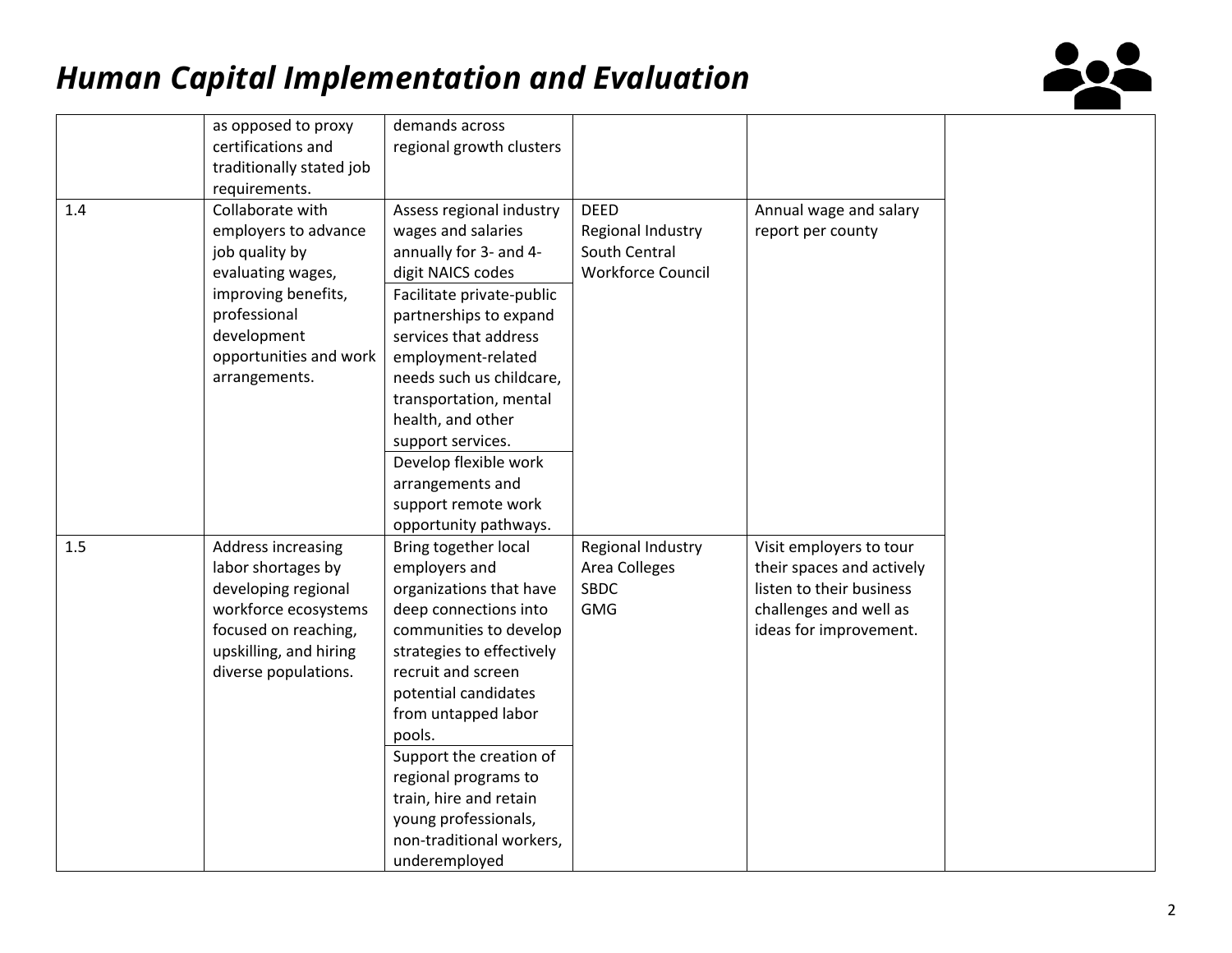

|                        |                                                                                                                                                                                      | workers, and unskilled                                                                                                                                                                                                                                                                   |                                                                                                      |                                                                                                                                                                  |                                    |
|------------------------|--------------------------------------------------------------------------------------------------------------------------------------------------------------------------------------|------------------------------------------------------------------------------------------------------------------------------------------------------------------------------------------------------------------------------------------------------------------------------------------|------------------------------------------------------------------------------------------------------|------------------------------------------------------------------------------------------------------------------------------------------------------------------|------------------------------------|
|                        |                                                                                                                                                                                      | workers.                                                                                                                                                                                                                                                                                 |                                                                                                      |                                                                                                                                                                  |                                    |
| <b>EDUCATION</b>       |                                                                                                                                                                                      | Goal: Leverage and mobilize existing talent through upskilling and training programs.                                                                                                                                                                                                    |                                                                                                      |                                                                                                                                                                  |                                    |
| <b>Strategy Number</b> | <b>Regional Objective</b>                                                                                                                                                            | Strategy                                                                                                                                                                                                                                                                                 | <b>Potential Partners</b>                                                                            | Measurement                                                                                                                                                      | <b>Metrics Monitored</b>           |
| 2.1                    | Support regional and<br>local efforts to align K-<br>12 and postsecondary<br>career pathways with<br>workforce needs.                                                                | Work with school<br>districts and<br>municipalities to<br>identify vocational and<br>professional<br>development needs and<br>funding opportunities<br>through bi-annual<br>workshops<br>Create and support<br>existing after-school,<br>summer programs, and<br>early college programs. | School districts<br><b>Cities</b><br>Area colleges<br>Minn State Centers of<br>Excellence            | Participation from all<br>identified partners<br>Identification of at least<br>one partnership<br>opportunity between<br>school district and<br>external partner | *Reference to dashboard<br>or SDGs |
| 2.2                    | Partner with regional<br>organizations to<br>increase the number of<br>internships, on-the-job<br>training opportunities,<br>apprenticeships, and<br>job shadowing<br>opportunities. | Facilitate community,<br>industry, and academic<br>conversations regarding<br>applied learning                                                                                                                                                                                           | School districts<br>Area colleges<br>Regional employers<br>Lead 4 MN                                 | Identification of one new<br>academic/private sector<br>partnership per year<br>Identification of one new<br>academic/public sector<br>partnership per year      |                                    |
| 2.3                    | Create a diverse<br>student success<br>infrastructure.                                                                                                                               | Partner with educators,<br>colleges, businesses,<br>and other organization<br>to invest in professional<br>development and<br>corporate learning<br>systems to bridge<br>educational gaps and<br>ensure the career                                                                       | School districts<br>Cities<br>Area colleges<br>Greater Mankato<br><b>Diversity Council</b><br>(GMDC) | College graduation rates<br>broken down by<br>demographics<br><b>Employment outcomes</b><br>broken down by<br>demographics                                       |                                    |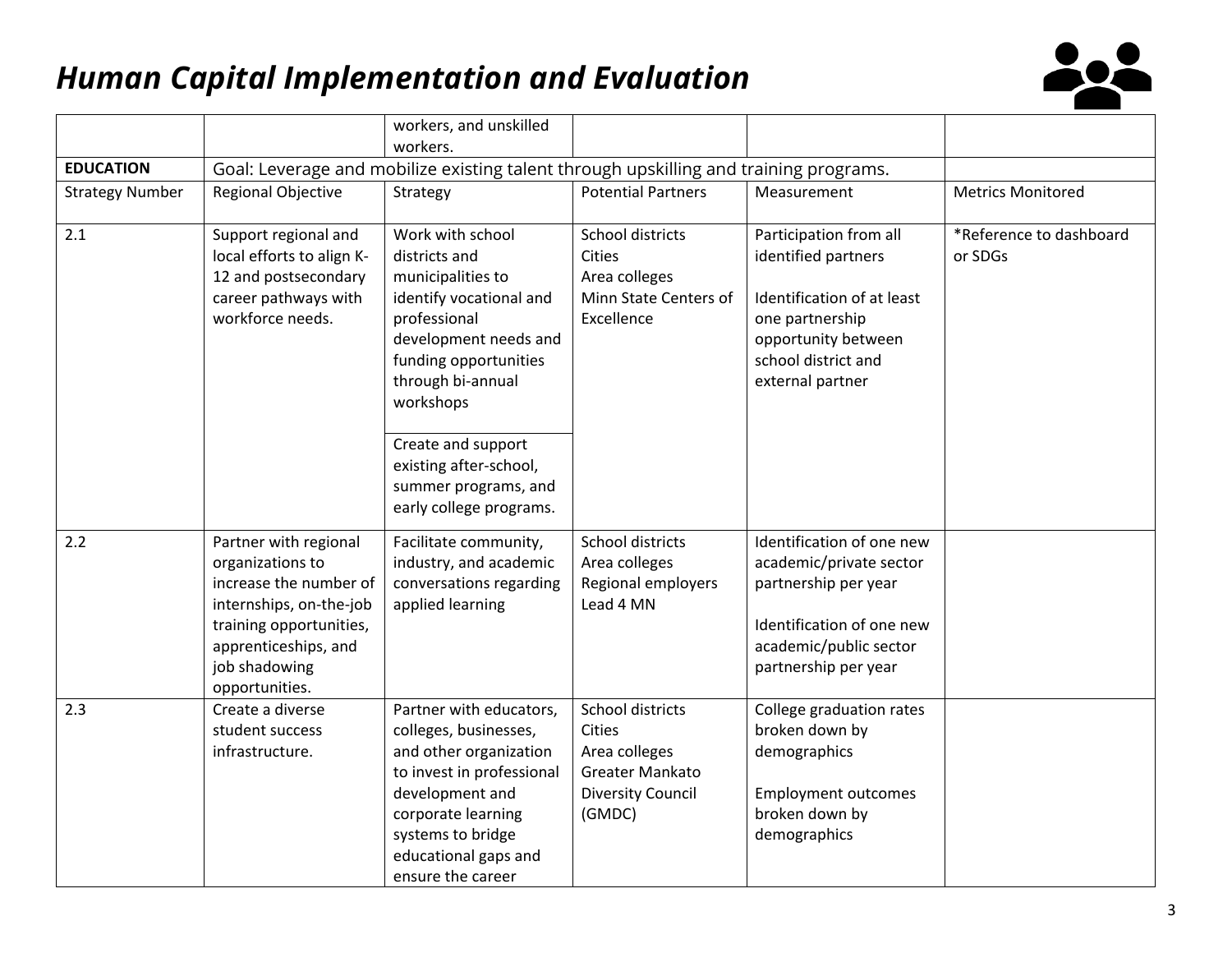

|                        |                                                                                                      | progression of diverse<br>community members.                                                                                                                                                                                                                                                    |                                                                                        |                                                                                                                                                                                                          |                                                                                                      |
|------------------------|------------------------------------------------------------------------------------------------------|-------------------------------------------------------------------------------------------------------------------------------------------------------------------------------------------------------------------------------------------------------------------------------------------------|----------------------------------------------------------------------------------------|----------------------------------------------------------------------------------------------------------------------------------------------------------------------------------------------------------|------------------------------------------------------------------------------------------------------|
| 2.4                    | Develop and support<br>career exploration and<br>career and technical<br>education<br>opportunities. | Expand and support<br>regional career<br>development programs<br>to include career<br>counseling and<br>mentorship programs.<br>Work with regional<br>schools and faculty to<br>helps students explore<br>nontraditional careers.                                                               | Lead 4 MN<br>Area colleges<br>School districts<br><b>Career Force</b>                  | Regional graduation rates<br>Admissions to<br>nontraditional career<br>programs                                                                                                                          |                                                                                                      |
| 2.5                    | Integrate education<br>and training programs<br>with industry evolving<br>needs.                     | Bring together<br>education institutions<br>and major regional<br>employers to<br>collaborate and<br>coordinate education<br>programs with<br>employer needs.<br>Identify skills gaps that<br>are common to the<br>specific industries and<br>develop training<br>resources to address<br>them. | Area colleges<br>School districts<br>Regional Industry<br><b>Centers of Excellence</b> | Convene education<br>institutions and major<br>regional employers to<br>create a council or<br>committee for industry<br>and education<br>collaboration<br>Periodically conduct a<br>skills gap analysis |                                                                                                      |
| <b>MANUFACTURING</b>   |                                                                                                      | Goal: Position regional manufacturing clusters for future success                                                                                                                                                                                                                               |                                                                                        |                                                                                                                                                                                                          |                                                                                                      |
| <b>Strategy Number</b> | Regional Objective                                                                                   | Strategy                                                                                                                                                                                                                                                                                        | <b>Potential Partners</b>                                                              | Measurement                                                                                                                                                                                              | <b>Metrics Monitored</b>                                                                             |
| 3.1                    | Efficient movement of<br>goods to and from the<br>region as well as<br>around the region.            | Investments in<br>infrastructure that<br>reduce logistics costs                                                                                                                                                                                                                                 | <b>DEED</b><br>Regional Industry<br>MnDOT<br><b>Enterprise MN</b>                      | Annual infrastructure<br>survey                                                                                                                                                                          | Annual presentation of<br>identified infrastructure<br>needs to state entities and<br>commission and |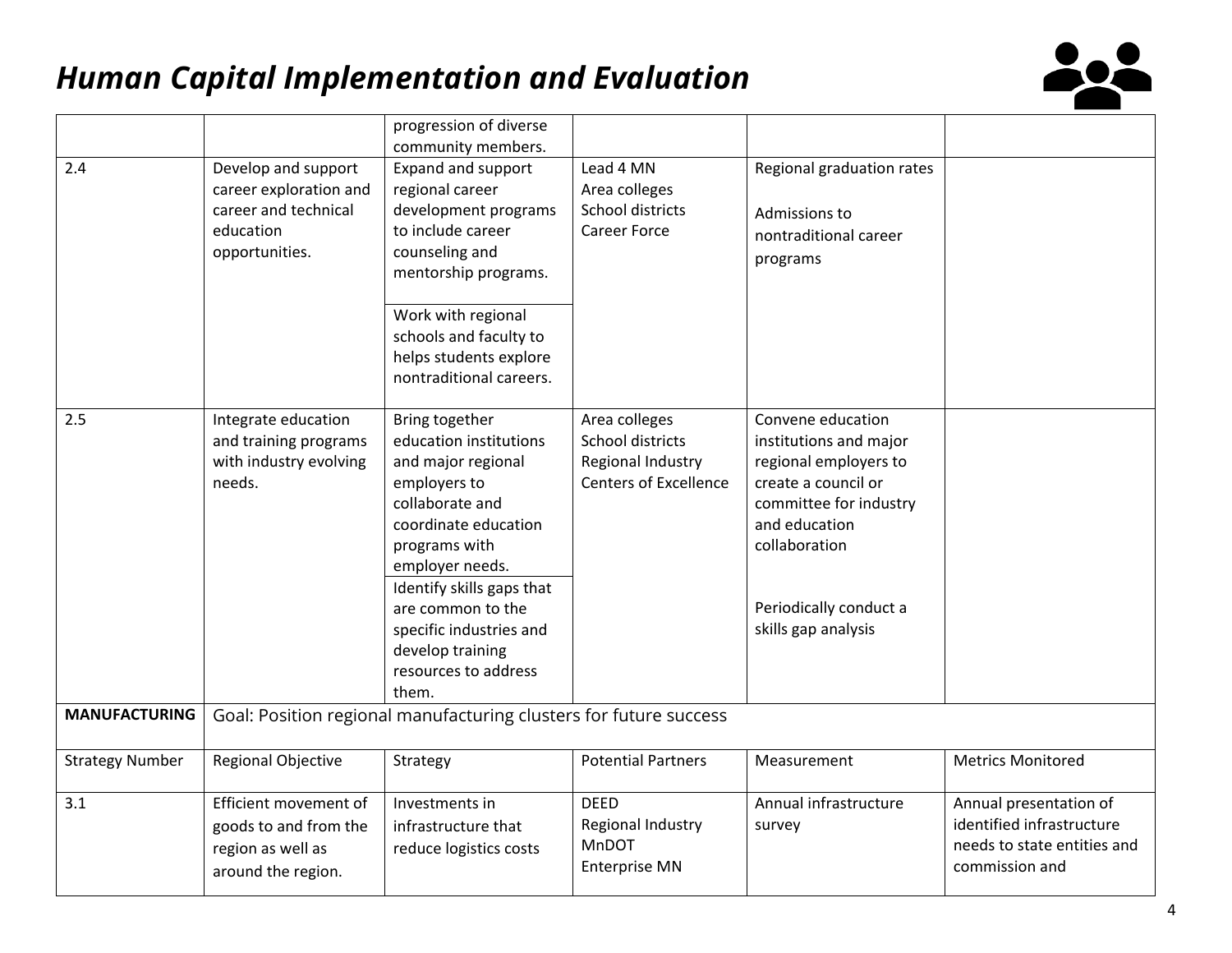

|     |                                                                                             | and current competitive<br>disadvantages.                                                                                                                         |                                                                                                           |                                                                                                                                  | alignments with MADO<br>goals* - to be included in<br>annual APR<br>*Reference to dashboard<br>and SDGs |
|-----|---------------------------------------------------------------------------------------------|-------------------------------------------------------------------------------------------------------------------------------------------------------------------|-----------------------------------------------------------------------------------------------------------|----------------------------------------------------------------------------------------------------------------------------------|---------------------------------------------------------------------------------------------------------|
| 3.2 | Widen the scope of<br>employment<br>opportunities in the<br>region for all groups.          | Grow a diverse and<br>resilient workforce<br>through investments in<br>non-traditional<br>manufacturing<br>demographics.                                          | Area colleges and<br>universities<br><b>Workforce Council</b><br>School districts                         | Convene focus groups on<br>diversity and resilience<br>with academia, workforce<br>groups, and industry<br>partners bi-annually. | Report from focus groups<br>shared with respective<br>partners and commission                           |
| 3.3 | Retain and reinvest<br>manufacturing<br>earnings to build<br>stronger regional<br>clusters. | Diversify regional<br>manufacturing portfolio<br>downstream in growing<br>supply chains to ensure<br>larger portions of<br>earnings are reinvested<br>regionally. | Regional Industry<br><b>DEED</b><br><b>Enterprise MN</b>                                                  | Generation of inventory<br>of industrial sites<br>including available<br>infrastructure, readiness,<br>and certifications.       | Presented to commission,<br>industry partners, and<br>other stakeholders prior to<br>next CEDS          |
| 3.4 | <b>Establish LEAN</b><br>operating systems that<br>are globally<br>competitive.             | <b>Investments in LEAN</b><br>coaching and workplace<br>organization systems for<br>enhanced<br>competitiveness.                                                  | Area colleges and<br>universities<br>Minnesota State<br><b>Centers of Excellence</b><br>Regional Industry | Annual survey on<br>education and skill<br>building needs                                                                        | Results shared with<br>respective partners -<br>included in annual APR                                  |
| 3.5 | Broad recruitment and<br>retention pipelines to<br>manufacturing careers.                   | Development of applied<br>and project-based<br>learning/education<br>opportunities<br>regionally.                                                                 | <b>Workforce Council</b><br>Area colleges and<br>universities                                             | Securing federal and state<br>funding for local and<br>regional workforce<br>development<br>programming                          | Work with at least two<br>local communities                                                             |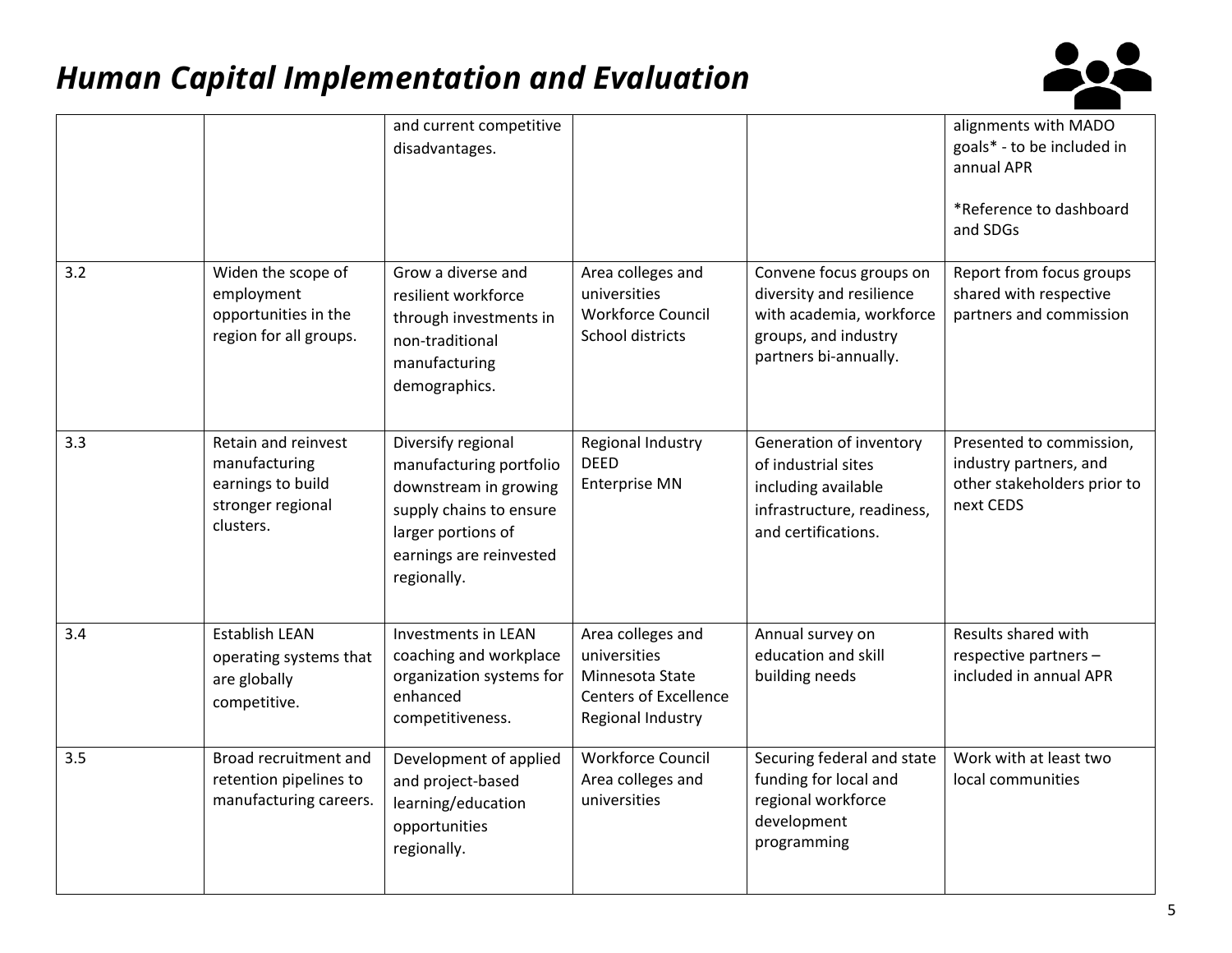

| <b>CHILDARE &amp;</b>               | Goal: All families and children have access to high quality and affordable childcare, primary                                          |                                                                                                                                                                                                                                                                                            |                                                                                                                                                         |                                                                                                               |                                                                                                            |
|-------------------------------------|----------------------------------------------------------------------------------------------------------------------------------------|--------------------------------------------------------------------------------------------------------------------------------------------------------------------------------------------------------------------------------------------------------------------------------------------|---------------------------------------------------------------------------------------------------------------------------------------------------------|---------------------------------------------------------------------------------------------------------------|------------------------------------------------------------------------------------------------------------|
| <b>PRIMARY</b><br><b>CAREGIVING</b> | caregiving services and early education.                                                                                               |                                                                                                                                                                                                                                                                                            |                                                                                                                                                         |                                                                                                               |                                                                                                            |
| <b>Strategy Number</b>              | Regional Objective                                                                                                                     | Strategy                                                                                                                                                                                                                                                                                   | <b>Potential Partners</b>                                                                                                                               | Measurement                                                                                                   | <b>Metrics Monitored</b>                                                                                   |
| 4.1                                 | Expand availability of<br>quality childcare<br>options including<br>facilities, in-home, and<br>for non-traditional<br>work schedules. | Seeking funding to<br>support the creation or<br>sustainability of child<br>care and/or caregiving<br>centers.<br>Develop public outreach<br>campaigns in<br>partnership with<br>regional organizations<br>to increase regional<br>awareness of local<br>resources and funding<br>streams. | Regional Child Care<br>Providers<br><b>GMG</b><br>Mankato WorkForce<br>Center<br>CareerForce<br>Local government<br><b>SMIF</b><br><b>DEED</b>          | Securing funding with the<br>purpose of supporting<br>child care or care giving<br>initiatives in the region. | Write two grant proposals<br>for care services prior to<br>next CEDS<br>*Reference to dashboard<br>or SDGs |
| 4.2                                 | Enhance the quality<br>and accessibility of<br>educational childcare<br>from birth to<br>kindergarten.                                 | Assess regional<br>childcare and caregiving<br>needs, gaps,<br>opportunities, and<br>resources by conducting<br>a regional assessment<br>of childcare and primary<br>care.<br>Conduct a regional<br>report on childcare and<br>caregiving availability.                                    | Cultivate Mankato<br>Families First of<br>Minnesota<br>Child Care Aware of<br>Minnesota<br>Local services<br>providers<br>County and City<br>Government | Regional reports and<br>assessments conducted                                                                 |                                                                                                            |
| 4.3                                 | Increase equity and<br>access to quality care<br>for elder adults and<br>people with serious<br>illness.                               | Hold regional meetings<br>that convene service<br>providers, advocates,<br>organizations, and<br>residents to address<br>access and quality of                                                                                                                                             | Local health providers<br>Local services<br>providers<br>County and City<br>Government                                                                  | Convene focus groups<br>with providers and<br>regional partners<br>annually.                                  | Report from focus groups<br>shared with respective<br>partners and commission                              |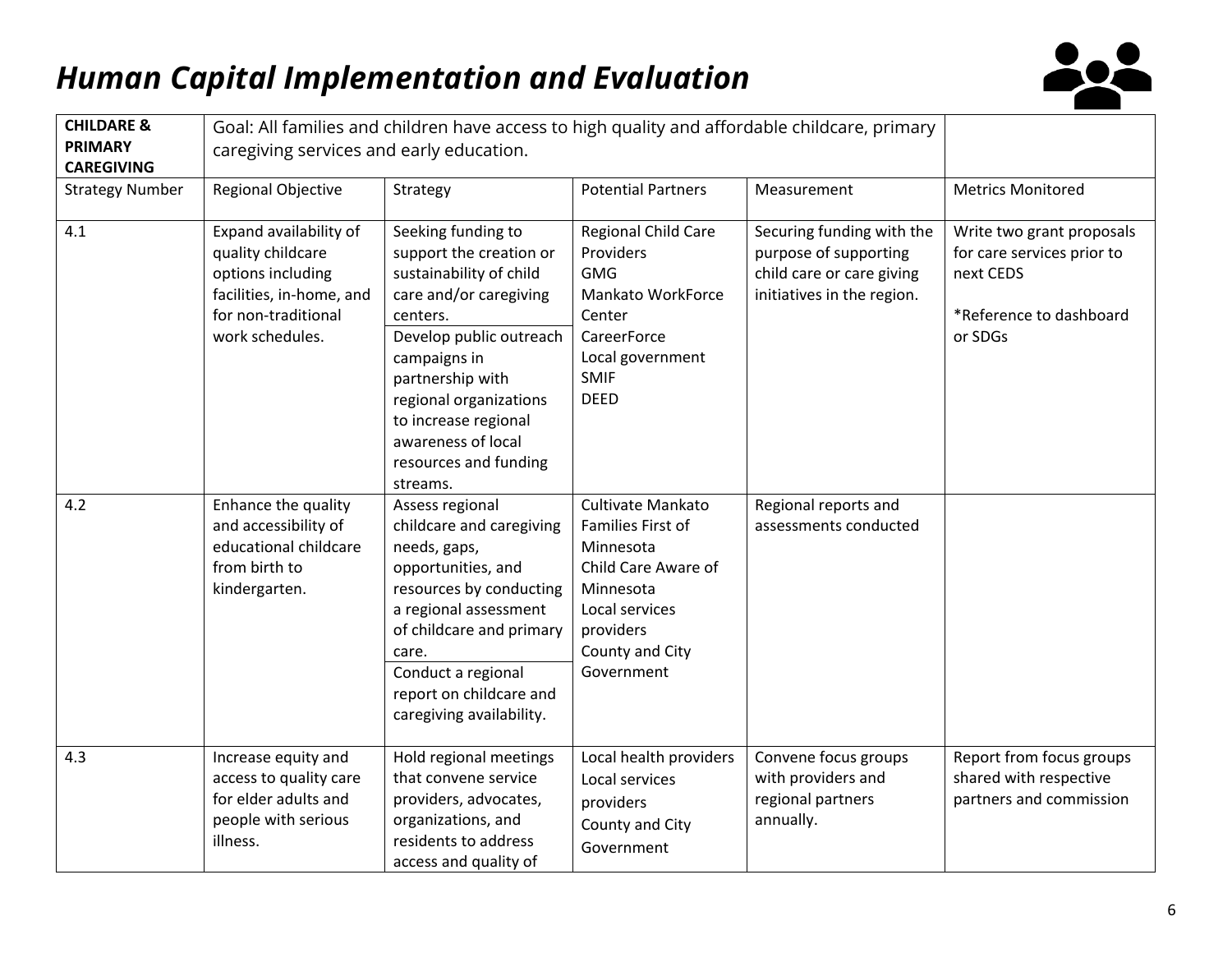

|     |                                                                                                                            | care for all age and<br>ability groups.                                                                                                                                                                                                                                                                                                                                                                        | <b>MN Community</b><br>Measurement<br>Greater Mankato<br>Diversity Council<br>(GMDC)         |                                                                                                                                                               |  |
|-----|----------------------------------------------------------------------------------------------------------------------------|----------------------------------------------------------------------------------------------------------------------------------------------------------------------------------------------------------------------------------------------------------------------------------------------------------------------------------------------------------------------------------------------------------------|----------------------------------------------------------------------------------------------|---------------------------------------------------------------------------------------------------------------------------------------------------------------|--|
| 4.4 | <b>Build community</b><br>capacity to open new<br>childcare and<br>caregiving centers and<br>maintain current<br>programs. | Design a regional toolkit<br>to guide communities in<br>South-Central<br>Minnesota in the<br>design, development,<br>implementation, and<br>improvement of new<br>and existing early and<br>senior care services.<br>Create a resource page<br>in Region Nine's website<br>that display childcare<br>and caregiving specific<br>opportunities to access<br>federal, state, and<br>regional funding<br>sources. | <b>GMG</b><br><b>SBDC</b><br>Score MN<br>Cultivate Mankato<br>Families First of<br>Minnesota | Regional toolkit<br>development and impact<br>and outcomes<br>Track what communities<br>are applying and<br>receiving funding for<br>childcare and caregiving |  |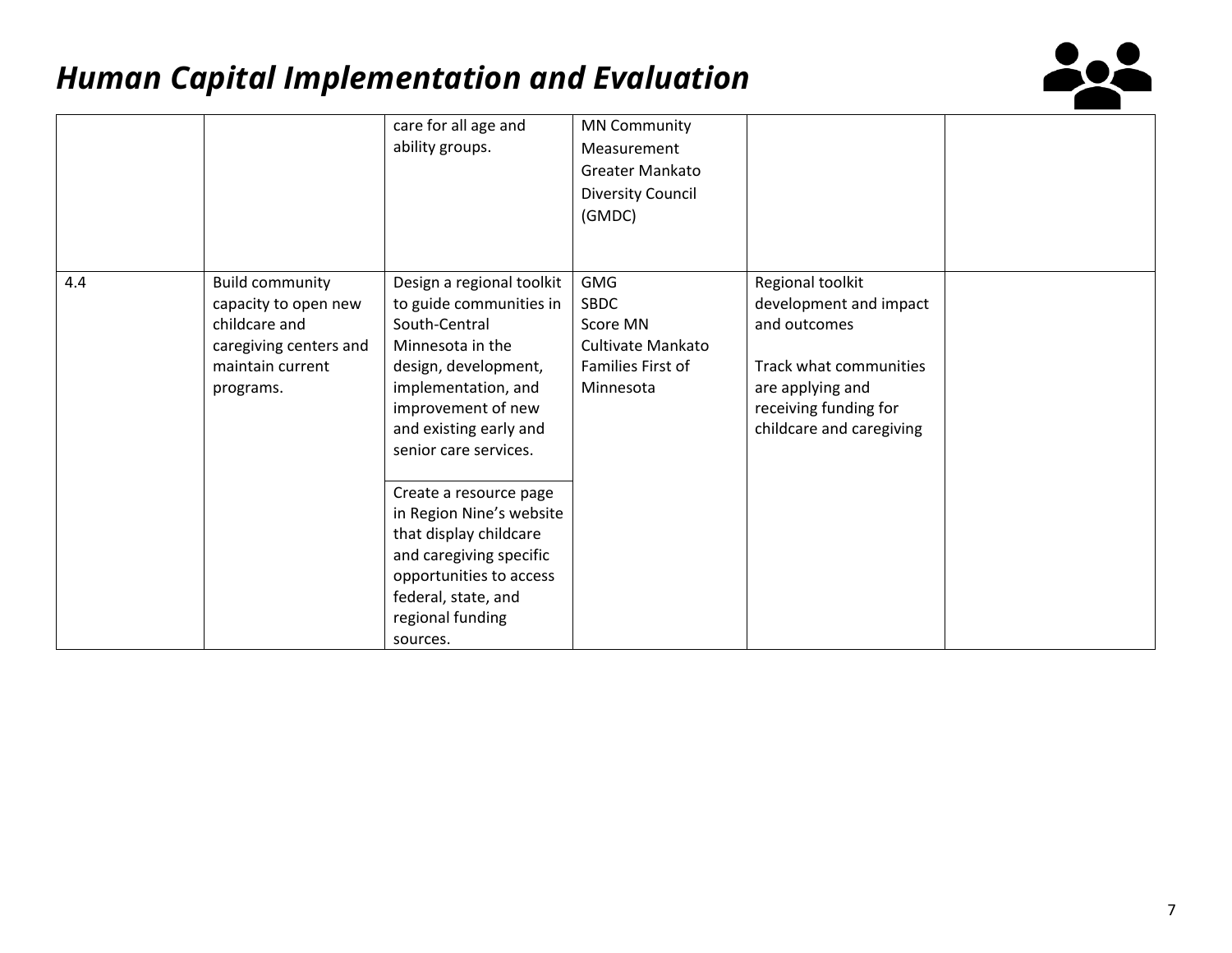

| <b>ENTREPRENEURSHIP</b> | Goal: Promote economic development that encourages "grow" your own entrepreneurship, supports existing                       |                                                                                                                                                                                                                                                                |                                                                                                                          |                                                   |                                 |  |
|-------------------------|------------------------------------------------------------------------------------------------------------------------------|----------------------------------------------------------------------------------------------------------------------------------------------------------------------------------------------------------------------------------------------------------------|--------------------------------------------------------------------------------------------------------------------------|---------------------------------------------------|---------------------------------|--|
| <b>AND INNOVATION</b>   | businesses and local reinvestment.                                                                                           |                                                                                                                                                                                                                                                                |                                                                                                                          |                                                   |                                 |  |
| <b>Strategy Number</b>  | <b>Regional Strategy</b>                                                                                                     | Objective                                                                                                                                                                                                                                                      | <b>Potential Partners</b>                                                                                                | Measurement                                       | <b>Metrics Monitored</b>        |  |
| 5.1                     | Optimize existing<br>resources for<br>entrepreneurs and<br>small businesses and<br>promote<br>collaboration<br>between these | Facilitate connection<br>of resources available<br>to entrepreneurs<br>throughout the region<br>to county and city<br>staff.                                                                                                                                   | <b>Small Business</b><br>Development<br>Center (SBDC)<br>Local EDA's<br><b>Federal EDA</b><br><b>DEED</b><br><b>USDA</b> | Funds accessed for<br>business development        | *Reference to dashboard or SDGs |  |
|                         | resources.                                                                                                                   | <b>Assist communities</b><br>with accessing funding<br>at the local, state, and<br>federal level to<br>implement programs<br>or finance<br>infrastructure<br>necessary for business<br>development.                                                            | <b>SMIF</b>                                                                                                              |                                                   |                                 |  |
| 5.2                     | Promote regional<br>collaboration and<br>new cluster<br>formation to<br>continue to diversify<br>the economic base.          | Investigate grant<br>opportunities to<br>support the<br>development of<br>industry clusters and<br>conduct cluster<br>specific reports to<br>further develop<br>growing sectors<br>Reduce local economic<br>dependance on major<br>employers in<br>communities | <b>USDA</b><br>GreenSeam                                                                                                 | Economic<br>diversification<br>Local family farms |                                 |  |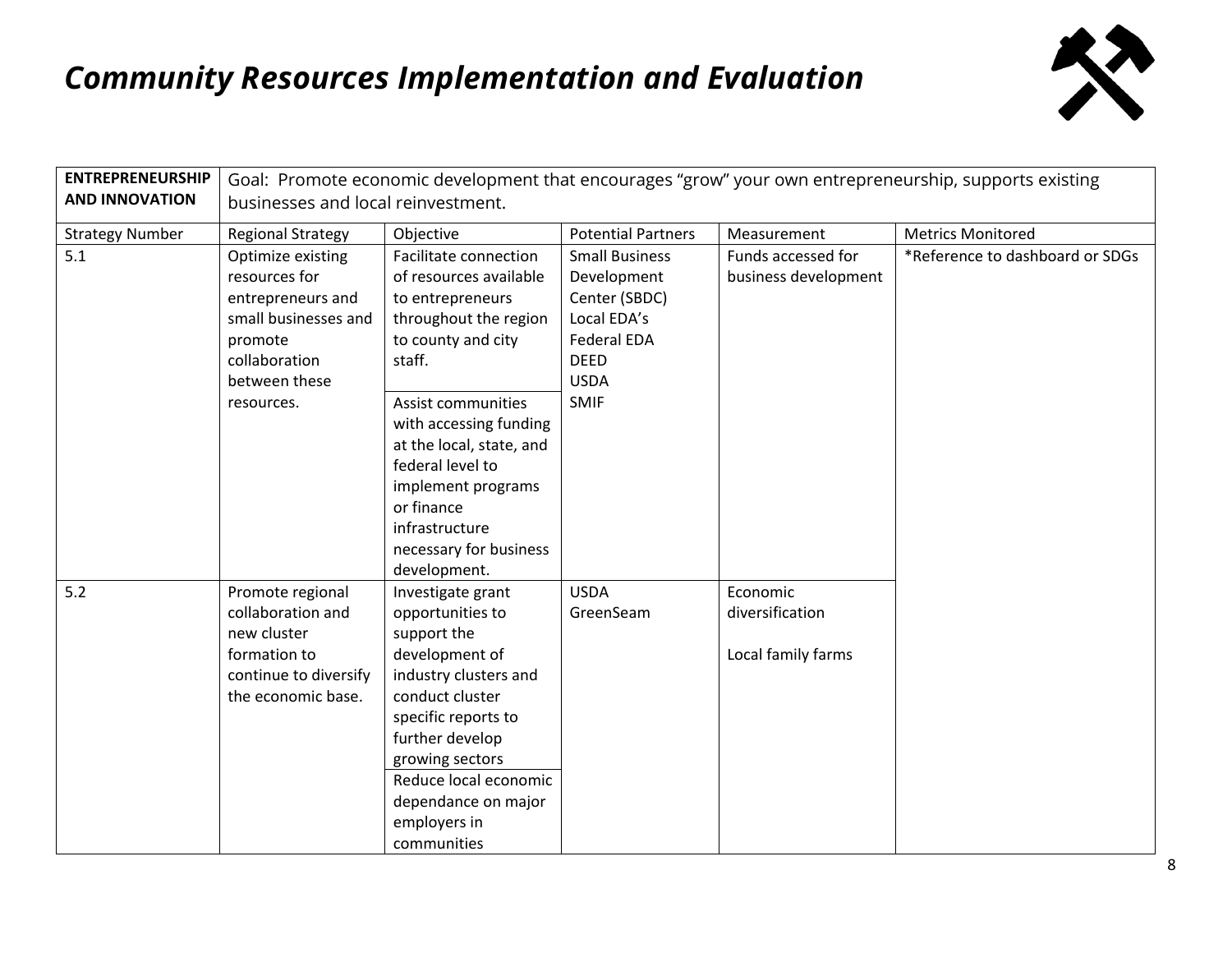

|     |                  | Increase the            |                |
|-----|------------------|-------------------------|----------------|
|     |                  | development and         |                |
|     |                  | support of local family |                |
|     |                  | farms                   |                |
|     |                  | Connect higher          |                |
|     |                  | education institutions  |                |
|     |                  | to working with         |                |
|     |                  | entrepreneurs for       |                |
|     |                  | direct student projects |                |
|     |                  | and in the field        |                |
|     |                  | experience.             |                |
| 5.3 | Increase         | Assist communities      | Minority owned |
|     | entrepreneurship | with accessing funding  | businesses     |
|     | and business     | at the local, state and |                |
|     | ownership among  | federal level to        |                |
|     | socially         | implement programs      |                |
|     | disadvantaged    | or finance              |                |
|     | populations.     | infrastructure          |                |
|     |                  | necessary for business  |                |
|     |                  | development.            |                |
|     |                  |                         |                |
|     |                  | Collaborate with race   |                |
|     |                  | specific economic       |                |
|     |                  | development             |                |
|     |                  | organizations to assist |                |
|     |                  | minority                |                |
|     |                  | entrepreneurs in the    |                |
|     |                  | region and strengthen   |                |
|     |                  | access to financing     |                |
|     |                  | through lending pool.   |                |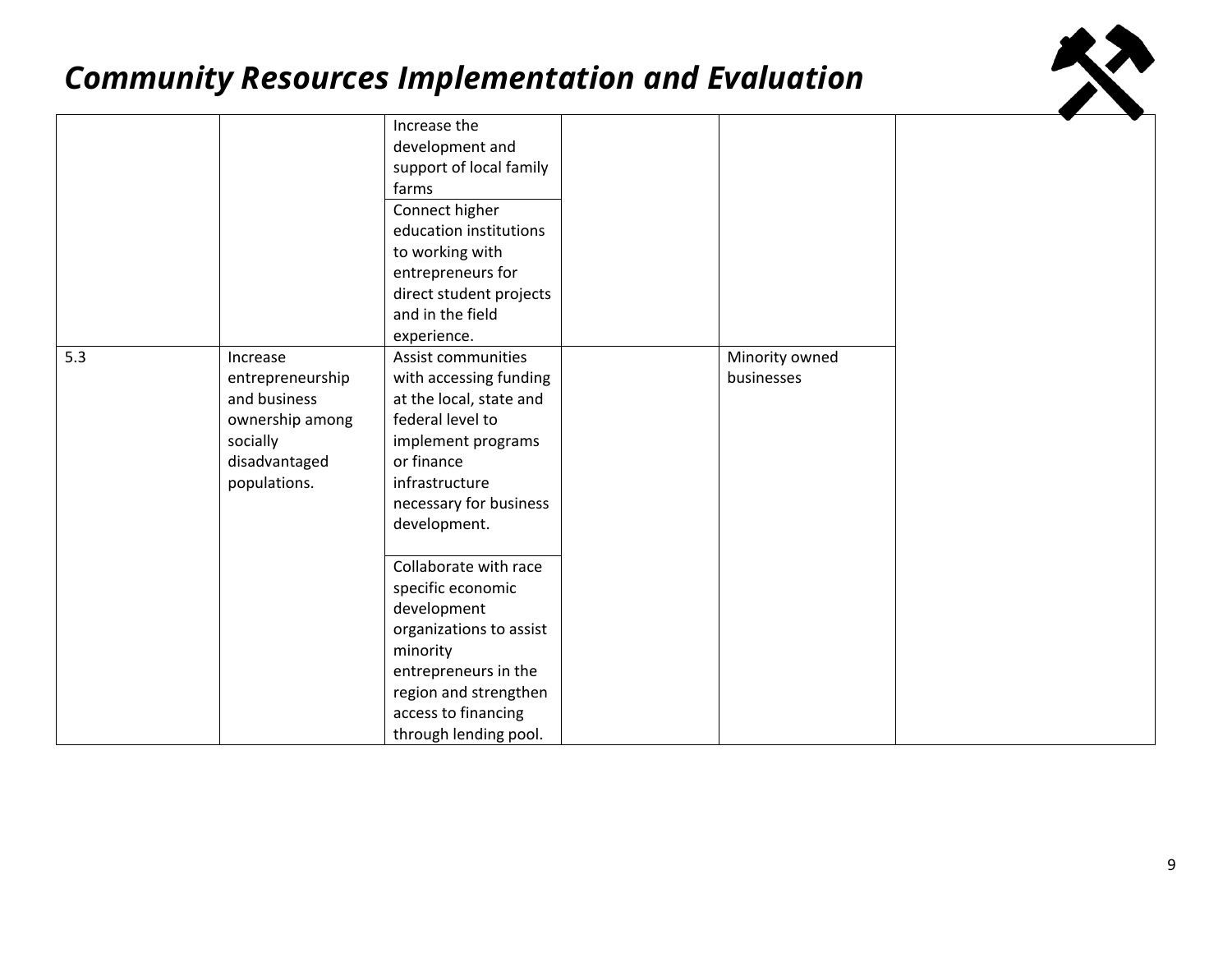

| 5.4                                    | Increase and<br>diversify access to<br>capital to boost<br>innovation and<br>entrepreneurship.              | Promote and expand<br>the Revolving Loan<br>Fund (RLF) program.                                                                                                                                                                                                                                                                                                               | SBDC<br><b>GMG</b><br><b>SMIF</b>                                                          | Expand number of<br>recipients of the<br>Revolving Loan Fund<br>(RLF) program           |                                                                                                               |
|----------------------------------------|-------------------------------------------------------------------------------------------------------------|-------------------------------------------------------------------------------------------------------------------------------------------------------------------------------------------------------------------------------------------------------------------------------------------------------------------------------------------------------------------------------|--------------------------------------------------------------------------------------------|-----------------------------------------------------------------------------------------|---------------------------------------------------------------------------------------------------------------|
| 5.5                                    | Grow a more diverse<br>business community<br>that supports and<br>fosters cultural and<br>ethnic offerings. | Support educational,<br>networking, and<br>mentoring programs<br>to support and<br>encourage the<br>continuation of family<br>farms and new<br>farmers from<br>underrepresented<br>populations; including<br>farmers markets.<br>Promote "Farm to<br>School" and "Farm to<br>Table" programs,<br>which would widen<br>the market for locally<br>grown produce and<br>products | <b>School Districts</b><br><b>Higher Education</b><br><b>SMIF</b><br><b>SBDC</b>           | Ethnic retail business<br>Expand production of<br>locally grown produce<br>and products |                                                                                                               |
| <b>SMALL BUSINESS</b><br><b>GROWTH</b> |                                                                                                             | established businesses and allow for growth.                                                                                                                                                                                                                                                                                                                                  |                                                                                            |                                                                                         | Goal: Foster an environment which embraces the small businesses employing less than 50 employees, to maintain |
| <b>Strategy Number</b>                 | <b>Regional Strategy</b>                                                                                    | Objective                                                                                                                                                                                                                                                                                                                                                                     | <b>Potential Partners</b>                                                                  | Measurement                                                                             | <b>Metrics Monitored</b>                                                                                      |
| 6.1                                    | Create new and<br>support existing<br>financing<br>opportunities for<br>business/industry                   | Continue to offer the<br>revolving loan fund<br>(RLF) program and<br>provide technical<br>assistance or oversight                                                                                                                                                                                                                                                             | <b>Small Business</b><br>Development<br>Center (SBDC)<br>Local EDA's<br><b>Federal EDA</b> | Continue to revolve<br>the loan funds.                                                  | *Reference to dashboard or SDGs                                                                               |
|                                        |                                                                                                             |                                                                                                                                                                                                                                                                                                                                                                               | <b>DEED</b>                                                                                |                                                                                         |                                                                                                               |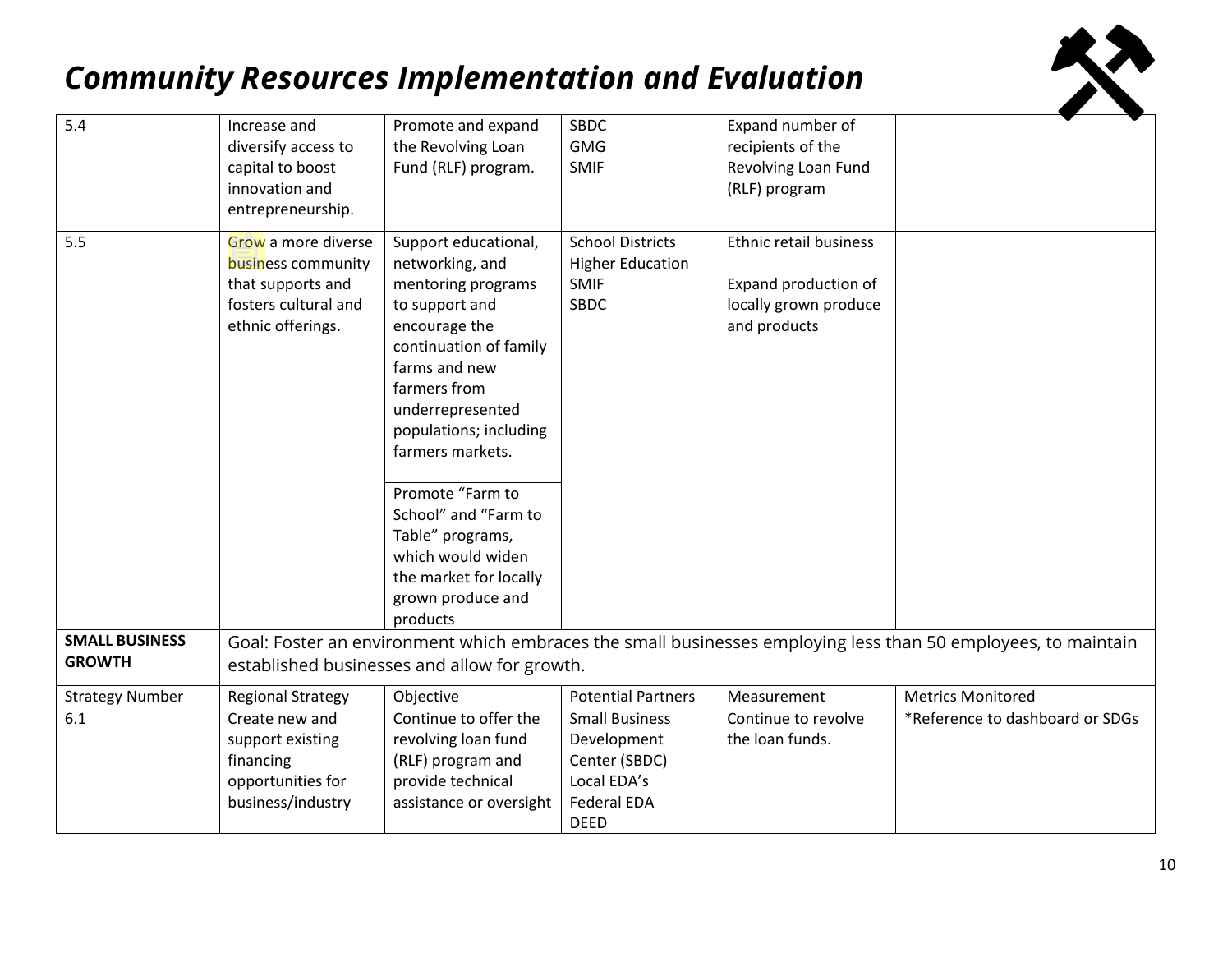

|     | expansion, including                                                                                                                                                                                                                                                                       | for municipal RLF                                                                                                                                                                                                                                                                                                                                                                               | Area foundations                                                                                                                                 |                                                                                                                              |  |
|-----|--------------------------------------------------------------------------------------------------------------------------------------------------------------------------------------------------------------------------------------------------------------------------------------------|-------------------------------------------------------------------------------------------------------------------------------------------------------------------------------------------------------------------------------------------------------------------------------------------------------------------------------------------------------------------------------------------------|--------------------------------------------------------------------------------------------------------------------------------------------------|------------------------------------------------------------------------------------------------------------------------------|--|
|     | venture capital.                                                                                                                                                                                                                                                                           | programs.                                                                                                                                                                                                                                                                                                                                                                                       | <b>Small Business</b>                                                                                                                            |                                                                                                                              |  |
|     |                                                                                                                                                                                                                                                                                            |                                                                                                                                                                                                                                                                                                                                                                                                 | Administration                                                                                                                                   |                                                                                                                              |  |
|     |                                                                                                                                                                                                                                                                                            |                                                                                                                                                                                                                                                                                                                                                                                                 | (SBA)                                                                                                                                            |                                                                                                                              |  |
| 6.2 | Partner with the<br><b>Small Business</b><br>Development<br>Center, South<br><b>Central MN</b><br>S.C.O.R.E., and<br>Southern Minnesota<br>Initiative Foundation<br>to help them expand<br>and funnel their<br>resources into<br>underserved rural<br>areas in south<br>central Minnesota. | Identify and map<br>underserved areas in<br>the region for targeted<br>support and<br>programing.                                                                                                                                                                                                                                                                                               | <b>Small Business</b><br>Development<br>Center (SBDC)<br>South Central MN<br>S.C.O.R.E.<br>Southern<br>Minnesota Initiative<br>Foundation (SMIF) | Evaluate census tract<br>data to discover<br>service areas for direct<br>support.                                            |  |
| 6.3 | Promote awareness<br>and advocacy for the<br>region's economic<br>quality of life that<br>continues to support<br>and attract the<br>investment.                                                                                                                                           | <b>Educate and facilitate</b><br>connection to venture<br>capital.<br>Develop and promote<br>a regional marketing<br>strategy with a clear<br>and concise message<br>to attract potential<br>new residents by<br>leveraging local and<br>regional resources,<br>such as Chambers,<br>Greater Mankato<br>Growth, Southern<br>Minnesota Initiative<br>Foundation, and other<br>regional partners. | <b>Local Chambers</b><br>Greater Mankato<br>Growth (GMG)<br>Southern<br>Minnesota<br>Initiative<br>Foundation (SMIF)                             | <b>Two Marketing</b><br>campaigns which<br>promote the region's<br>business climate and<br>capitalize on existing<br>assets. |  |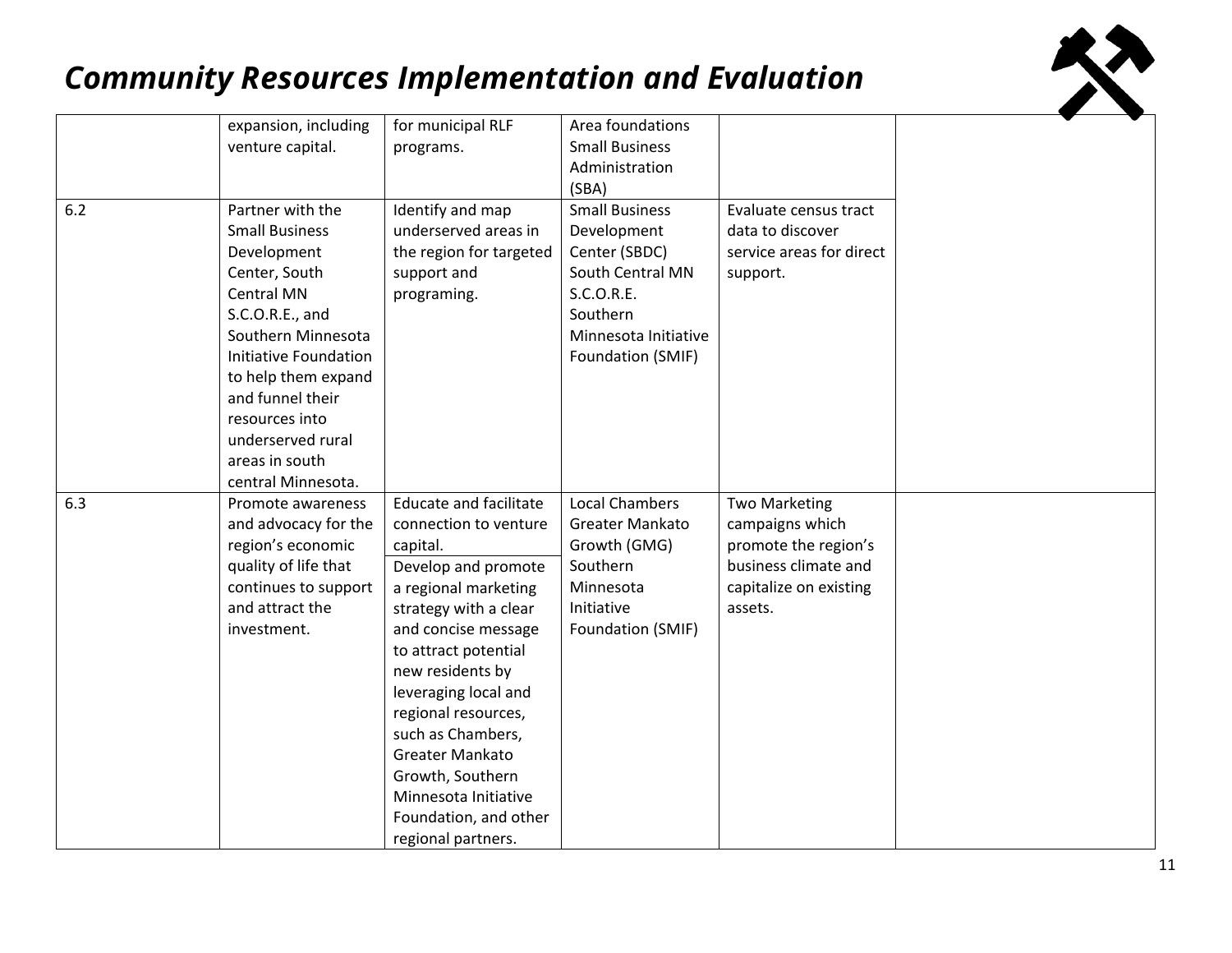

| 6.4                                                            | Continue to grow<br>and support<br>businesses with<br>global connections<br>through trade<br>missions, social<br>media training and e-<br>commerce. | Partner to provide<br>training and education<br>on foreign markets for<br>the export of goods<br>and services<br>worldwide.<br>Continue to offer<br>training and education<br>for social media and e-<br>commerce.                                                                                              | The Minnesota<br><b>Trade Office</b><br><b>SBDC</b><br>Area colleges and<br>universities           | Collaborate to<br>Support social media<br>breakfast and SBDC<br>programing |                                                                                                                   |
|----------------------------------------------------------------|-----------------------------------------------------------------------------------------------------------------------------------------------------|-----------------------------------------------------------------------------------------------------------------------------------------------------------------------------------------------------------------------------------------------------------------------------------------------------------------|----------------------------------------------------------------------------------------------------|----------------------------------------------------------------------------|-------------------------------------------------------------------------------------------------------------------|
| 6.5                                                            | <b>Identify localized</b><br>opportunities for<br>redevelopment,<br>reuse, and<br>coordination of<br>existing and<br>underutilized<br>resources.    | Assist with co-working<br>and incubator models<br>and the assessment of<br>underutilized<br>manufacturing space.<br>Create networks of<br>incubator, co-working,<br>maker spaces,<br>commercial kitchens<br>and flexible<br>manufacturing<br>buildings in the region<br>and connection to<br>regional partners. | Area colleges and<br>universities<br><b>SBDC</b><br>Center for<br>Innovation &<br>Entrepreneurship |                                                                            |                                                                                                                   |
| <b>GLOBAL AND</b><br><b>NATIONAL</b><br><b>COMPETITIVENESS</b> | and global competitiveness.                                                                                                                         |                                                                                                                                                                                                                                                                                                                 |                                                                                                    |                                                                            | Goal: Align local economic efforts with international opportunities to position the regional economy for national |
| <b>Strategy Number</b>                                         | <b>Regional Strategy</b>                                                                                                                            | Objective                                                                                                                                                                                                                                                                                                       | <b>Potential Partners</b>                                                                          | Measurement                                                                | <b>Metrics Monitored</b>                                                                                          |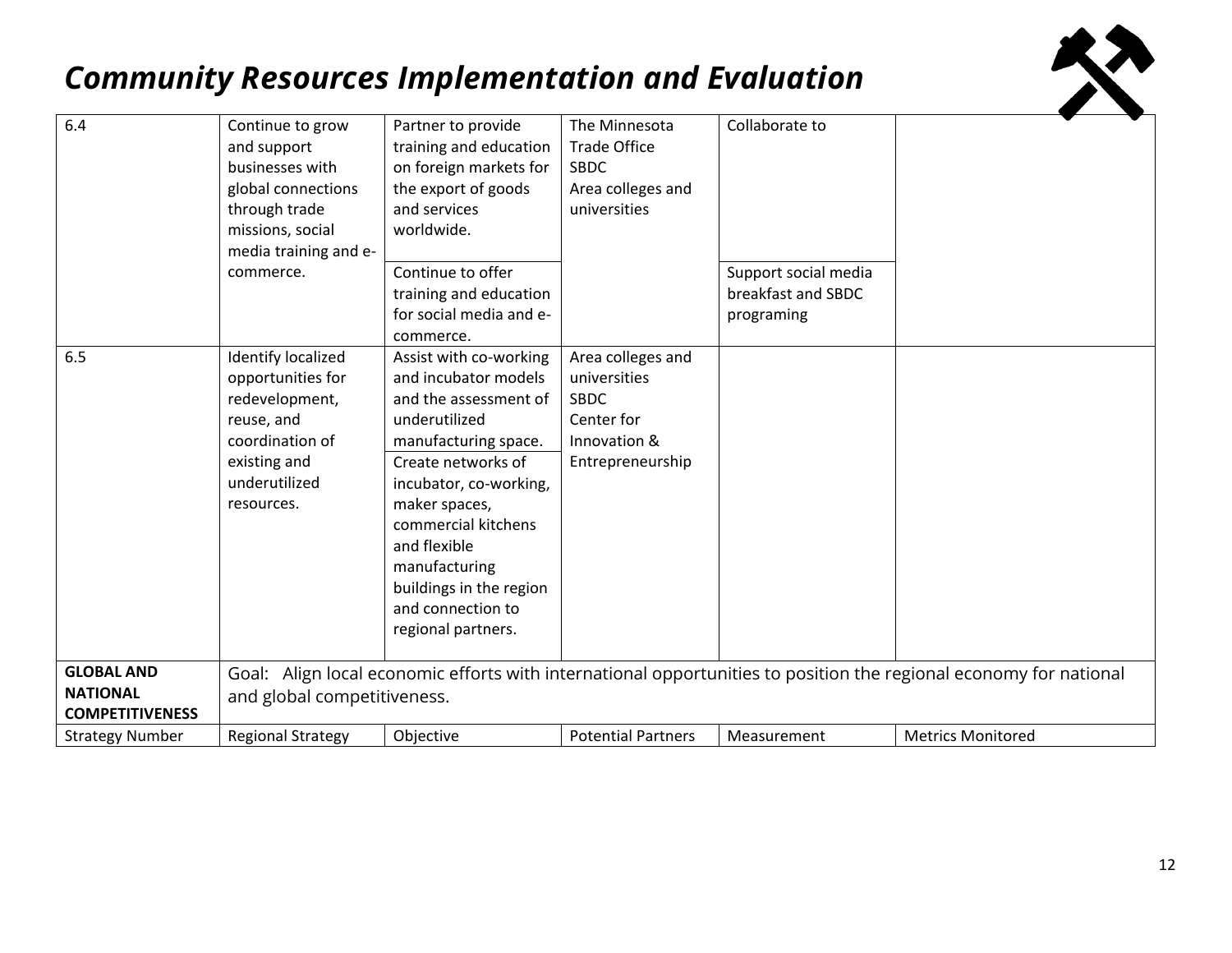

| 7.1 | Develop and<br>strengthen the role<br>of international<br>trade and commerce<br>in the economy of<br>Region Nine. | Develop relationships<br>with global<br>organizations to<br>increase collaboration<br>and investment in the<br>region.                                                                   | <b>MN Trade Office</b><br>MN Chamber of<br>Commerce<br><b>GMG</b><br><b>MADO</b><br><b>NADO</b>                          | Development of<br>Comprehensive<br><b>International Trade</b><br>Strategy                                                                                             | *Reference to dashboard or SDGS |
|-----|-------------------------------------------------------------------------------------------------------------------|------------------------------------------------------------------------------------------------------------------------------------------------------------------------------------------|--------------------------------------------------------------------------------------------------------------------------|-----------------------------------------------------------------------------------------------------------------------------------------------------------------------|---------------------------------|
| 7.2 | Continue to<br>encourage regional<br>collaboration to<br>support local<br>progress.                               | Work with local<br>government to<br>develop economic<br>development<br>strategies and<br>economic<br>competitiveness.<br>Coordinate efforts<br>among regional                            | Local government<br>Chambers<br><b>DEED</b><br><b>Business &amp; Industry</b><br>Area colleges<br><b>MN Trade Office</b> | Complete an economic<br>development strategy<br>plan for a community<br>annually.<br>Partner to complete a<br>Comprehensive<br><b>International Trade</b><br>Strategy |                                 |
|     |                                                                                                                   | partners to submit<br>grant proposals for<br>key regional projects.<br>Work with institutions<br>of higher education to<br>create pathways for<br>college internships in<br>communities. |                                                                                                                          | Internship placement<br>in 3 communities                                                                                                                              |                                 |
| 7.3 | Diversifying the<br>industrial portfolio<br>through broader<br>product lines.                                     | Identify land use<br>planning, permitting<br>and technical issues<br>affecting economic<br>development within<br>the region.                                                             | <b>DEED</b><br>Local government                                                                                          | Complete two Comp<br>Plans for communities<br>in the next five years.                                                                                                 |                                 |
| 7.4 | Align industry with<br>global sustainability<br>standards.                                                        | Assess the global<br>competitiveness of<br>Region Nine and the                                                                                                                           | <b>GMG</b><br>MN Trade Office                                                                                            | Hire a consultant to<br>assist with assessment<br>and strategic planning                                                                                              | d                               |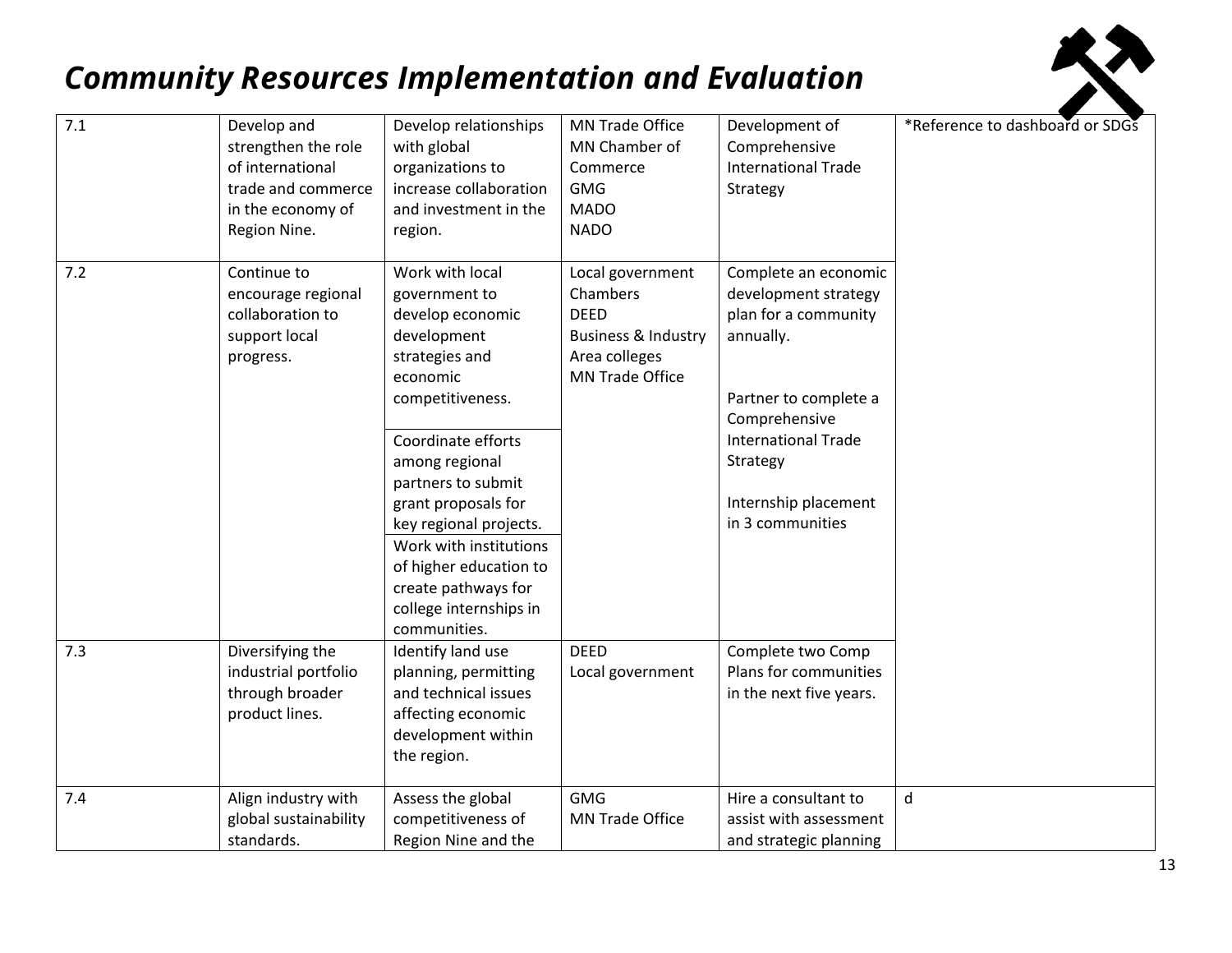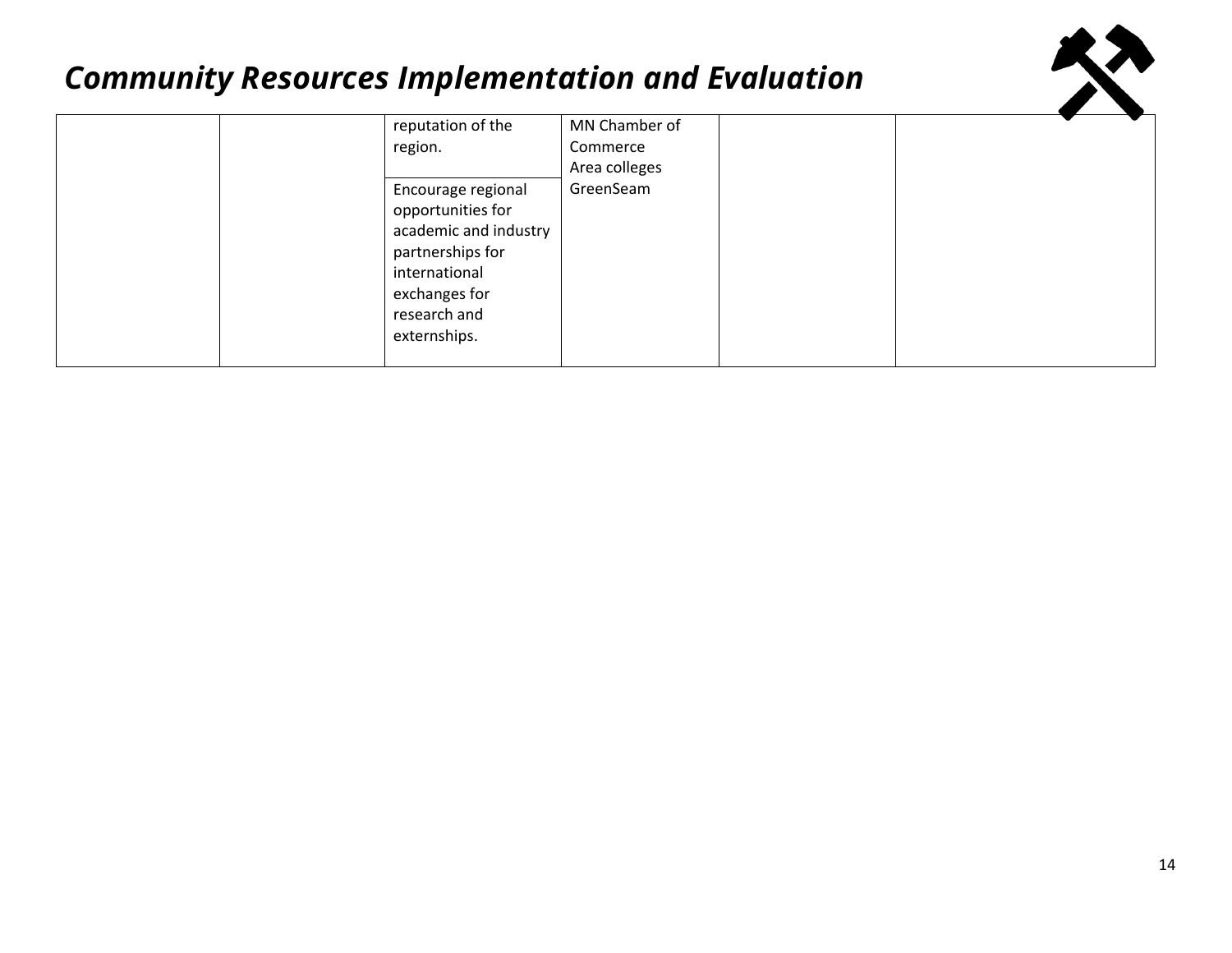

| <b>EQUITY</b>      | Goal: Build equitable and sustainable communities by ensuring that all people who work, visit and call South-Central<br>Minnesota their home can thrive and prosper.                    |                                                                                                                                                                                                                                                                                                                                                                                                          |                                                                                                                           |                                                                                                                                       |                                 |  |  |
|--------------------|-----------------------------------------------------------------------------------------------------------------------------------------------------------------------------------------|----------------------------------------------------------------------------------------------------------------------------------------------------------------------------------------------------------------------------------------------------------------------------------------------------------------------------------------------------------------------------------------------------------|---------------------------------------------------------------------------------------------------------------------------|---------------------------------------------------------------------------------------------------------------------------------------|---------------------------------|--|--|
|                    |                                                                                                                                                                                         |                                                                                                                                                                                                                                                                                                                                                                                                          |                                                                                                                           |                                                                                                                                       |                                 |  |  |
| Strategy<br>Number | <b>Regional Strategy</b>                                                                                                                                                                | Objective                                                                                                                                                                                                                                                                                                                                                                                                | <b>Potential Partners</b>                                                                                                 | Measurement                                                                                                                           | <b>Metrics Monitored</b>        |  |  |
| 8.1                | Identify and address<br>the needs of all<br>community members<br>through equitable,<br>inclusive and culturally<br>competent economic<br>development efforts.                           | Join the National<br><b>Community of Practice</b><br>(CoP) project launched by<br>NADO recently launched<br>in partnership with the<br>New Growth Innovation<br>Network (NGIN), open to<br>regional development<br>organizations and<br>practitioners across the<br>nation seeking to learn<br>and support one another<br>in developing inclusive<br>economic growth<br>strategies.<br>Provide effective | <b>MADO</b><br><b>Greater Mankato</b><br><b>Diversity Council</b><br>(GMDC)<br>University of<br>Minnesota<br>Extension    | Adoption of inclusive<br>economic growth<br>strategies<br>Diversity and inclusion<br>training completion                              | *Reference to dashboard or SDGs |  |  |
|                    |                                                                                                                                                                                         | employee training on<br>diversity and inclusion.                                                                                                                                                                                                                                                                                                                                                         |                                                                                                                           |                                                                                                                                       |                                 |  |  |
| 8.2                | Achieve health equity,<br>improve health<br>outcomes, reduce<br>barriers to access and<br>eliminate disparities for<br>all residents including<br>in mental health,<br>substance abuse, | Examine health inequities<br>in the region by collecting<br>data, allocating resources,<br>leveraging community<br>partnership and cross-<br>sector collaborate with<br>the purpose of drafting a<br>local response plan to<br>address health inequity.                                                                                                                                                  | Local government<br>Local health<br>providers<br>Greater Mankato<br>Diversity (GMDC)<br>Area colleges and<br>universities | Development of local<br>response plan to<br>address health<br>inequity<br>Local strategies and<br>actions to advance<br>health equity |                                 |  |  |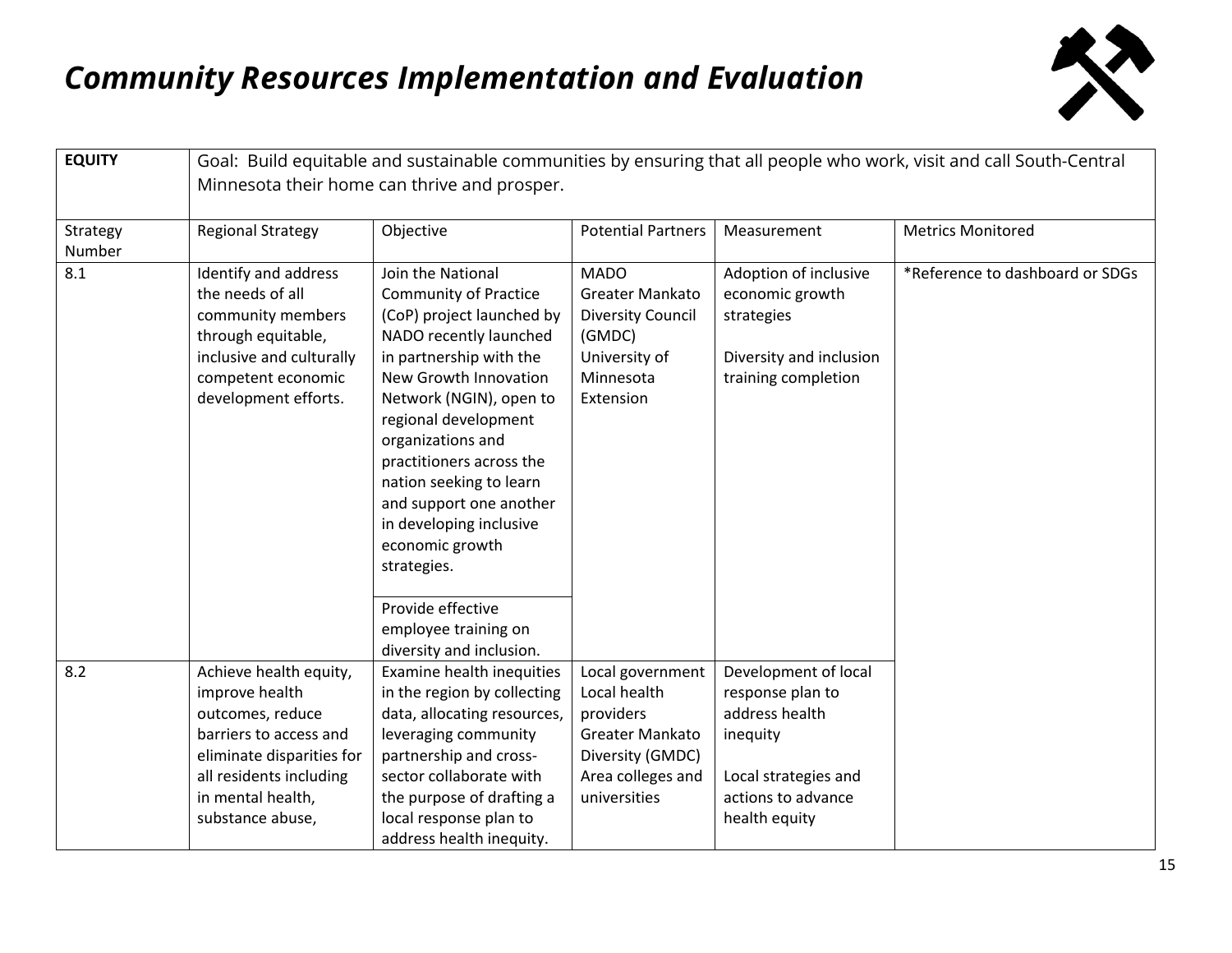

|     | chemical dependency    |                          |                  |                        |  |
|-----|------------------------|--------------------------|------------------|------------------------|--|
|     | and oral health.       |                          |                  |                        |  |
|     |                        |                          |                  |                        |  |
|     |                        | Make health equity a     |                  |                        |  |
|     |                        | local priority in        |                  |                        |  |
|     |                        | policymaking and local   |                  |                        |  |
|     |                        | strategic planning.      |                  |                        |  |
| 8.3 | Ensure that local      | Develop a plan for       | Greater Mankato  | Design and             |  |
|     | community              | authentic and inclusive  | Diversity (GMDC) | implementation of an   |  |
|     | participation and      | community engagement     | Local chambers   | inclusive community    |  |
|     | leadership include     | that acknowledges and    | Area foundations | engagement plan.       |  |
|     | diverse voices and are | addresses obstacles that | Local nonprofits |                        |  |
|     | representative of the  | prevent participation    | Community        | Data on civic          |  |
|     | region's demographics. | from diverse community   | groups           | leadership             |  |
|     |                        | members and that         |                  | participation          |  |
|     |                        | communicates the value   |                  |                        |  |
|     |                        | of their involvement.    |                  | Creation of advisory   |  |
|     |                        |                          |                  | committees with        |  |
|     |                        | Design and develop       |                  | diverse membership     |  |
|     |                        | leadership development   |                  |                        |  |
|     |                        | programs, networking     |                  | Development of a       |  |
|     |                        | groups, and career       |                  | regional health equity |  |
|     |                        | pathways to empower      |                  | commission.            |  |
|     |                        | young and diverse        |                  |                        |  |
|     |                        | community members for    |                  |                        |  |
|     |                        | civic leadership.        |                  |                        |  |
|     |                        | Incorporate residents'   |                  |                        |  |
|     |                        | perspectives and         |                  |                        |  |
|     |                        | expertise into Region    |                  |                        |  |
|     |                        | Nine's economic          |                  |                        |  |
|     |                        | development initiatives  |                  |                        |  |
|     |                        | by building advisory     |                  |                        |  |
|     |                        | committees with diverse  |                  |                        |  |
|     |                        | membership that review   |                  |                        |  |
|     |                        | and provide feedback on  |                  |                        |  |
|     |                        |                          |                  |                        |  |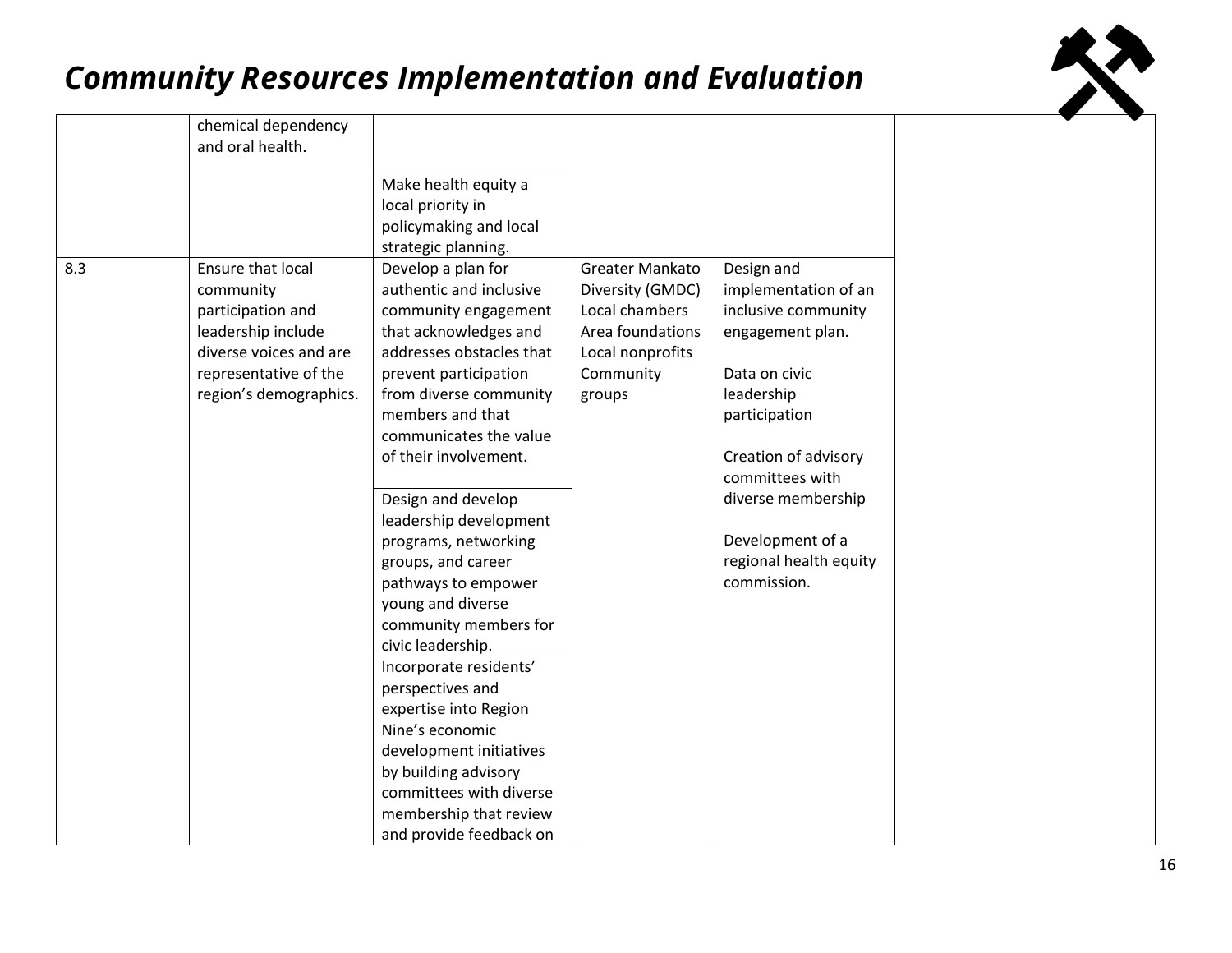

|                                   |                                                                                                                      | internal projects and                                                                                                                                                                                                                    |                                                                                      |                                                                                                |                          |
|-----------------------------------|----------------------------------------------------------------------------------------------------------------------|------------------------------------------------------------------------------------------------------------------------------------------------------------------------------------------------------------------------------------------|--------------------------------------------------------------------------------------|------------------------------------------------------------------------------------------------|--------------------------|
|                                   |                                                                                                                      | reports.                                                                                                                                                                                                                                 |                                                                                      |                                                                                                |                          |
|                                   |                                                                                                                      | Establish a regional                                                                                                                                                                                                                     |                                                                                      |                                                                                                |                          |
|                                   |                                                                                                                      | health equity                                                                                                                                                                                                                            |                                                                                      |                                                                                                |                          |
|                                   |                                                                                                                      | commission.                                                                                                                                                                                                                              |                                                                                      |                                                                                                |                          |
| 8.4                               | Develop a culturally<br>and linguistically<br>competent health<br>system that address the<br>needs of all residents. | Offer services and written<br>materials in multiple<br>languages and ensure<br>that staff and health<br>providers reflect the                                                                                                            | Greater Mankato<br>Diversity (GMDC)<br>Local government<br>Local health<br>providers | Materials accessible in<br>multiple languages<br>Cultural training and<br>interpreter services |                          |
|                                   |                                                                                                                      | diversity of population<br>served.                                                                                                                                                                                                       | Area foundations<br>Local nonprofits<br>Community<br>groups                          |                                                                                                |                          |
| 8.5                               | Identify, support, and<br>encourage local<br>initiatives addressing<br>equity and inclusion.                         | Encourage staff to pursue<br>volunteer work,<br>community service, and<br>skills-based volunteering.<br>Provide resources and<br>technical assistance to<br>local leaders and<br>community-led groups<br>focused on advancing<br>equity. | Area foundations<br>Local nonprofits<br>Community<br>groups                          | Time and resources<br>devote to local<br>communities                                           |                          |
| <b>ARTS AND</b><br><b>CULTURE</b> |                                                                                                                      | Goal: Increase availability and access to art and cultural activities to enhance quality of life, increase community<br>engagement, and promote economic development opportunities in the region.                                        |                                                                                      |                                                                                                |                          |
|                                   |                                                                                                                      |                                                                                                                                                                                                                                          |                                                                                      |                                                                                                |                          |
| Strategy<br>Number                | <b>Regional Strategy</b>                                                                                             | Objective                                                                                                                                                                                                                                | <b>Potential Partners</b>                                                            | Measurement                                                                                    | <b>Metrics Monitored</b> |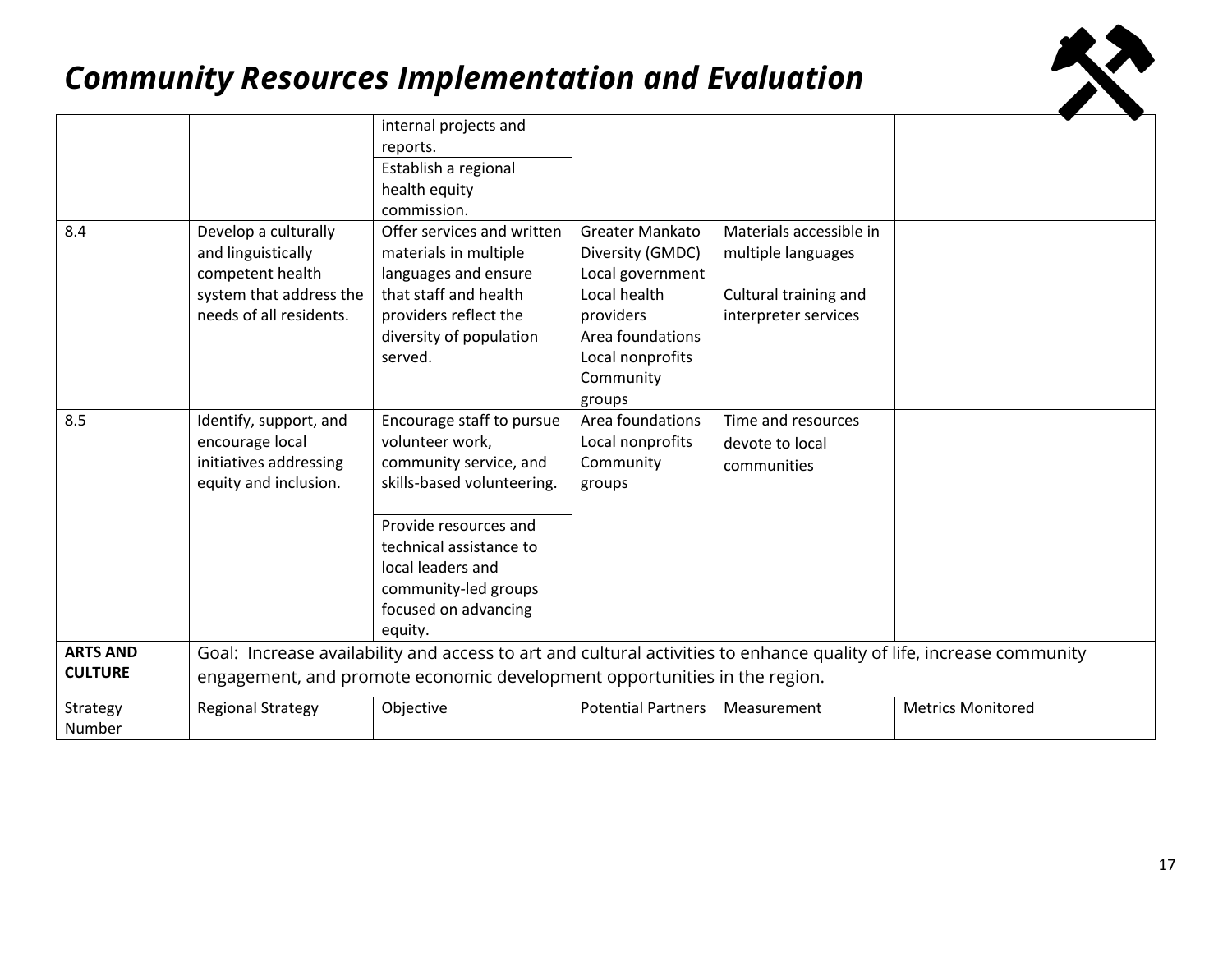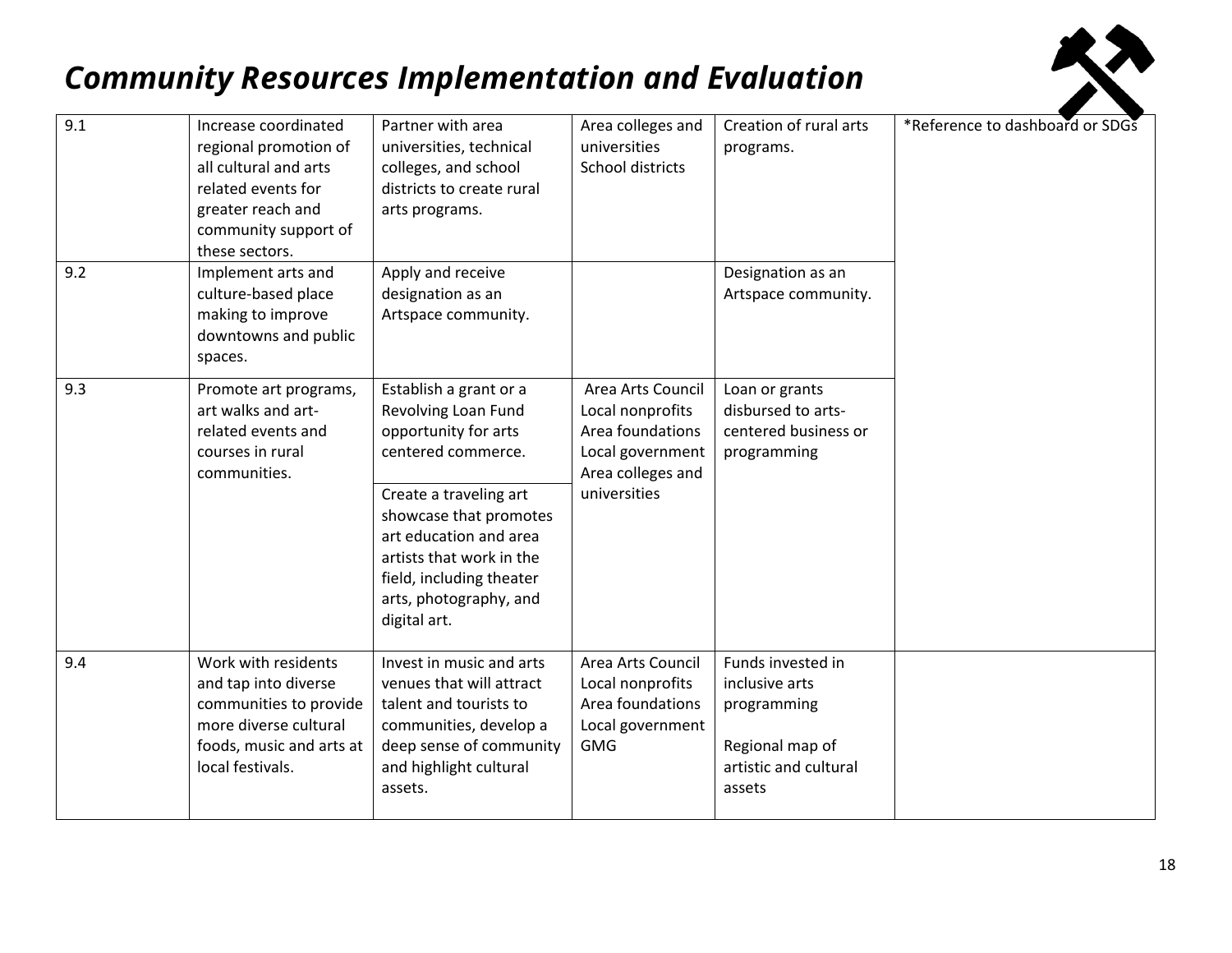

|                    |                                                                                                                                                                                             | Map the regional artistic<br>and cultural assets that<br>make communities in the<br>Region Nine area unique,<br>emphasizing minority<br>communities.                                                                                                                                                                                                                                     |                                                                        |                                                                                |                                                                                                                 |
|--------------------|---------------------------------------------------------------------------------------------------------------------------------------------------------------------------------------------|------------------------------------------------------------------------------------------------------------------------------------------------------------------------------------------------------------------------------------------------------------------------------------------------------------------------------------------------------------------------------------------|------------------------------------------------------------------------|--------------------------------------------------------------------------------|-----------------------------------------------------------------------------------------------------------------|
| <b>TOURISM</b>     |                                                                                                                                                                                             | and scenic views, improving travel mobility within the region, and enhancing traveler's experience.                                                                                                                                                                                                                                                                                      |                                                                        |                                                                                | Goal: To attract visitors and consumers to Southern Minnesota by promoting and marketing the region's amenities |
| Strategy<br>Number | <b>Regional Strategy</b>                                                                                                                                                                    | Objective                                                                                                                                                                                                                                                                                                                                                                                | <b>Potential Partners</b>                                              | Measurement                                                                    | <b>Metrics Monitored</b>                                                                                        |
| 10.1               | Develop and implement<br>a regional tourism<br>strategy that capitalizes<br>on the region's scenic<br>river valleys and other<br>natural resources and<br>promotes rural and<br>ecotourism. | Build a marketing<br>strategy that highlights<br>activities that the region<br>offers, including camping,<br>biking, fishing, hiking,<br>hunting, canoeing,<br>kayaking, mountain<br>biking, off-highway<br>vehicle driving, wildlife<br>watching, and other<br>recreational activities.<br>Collaborate with local<br>stakeholders to access<br>and leverage state<br>marketing efforts. | Local nonprofits<br>Area foundations<br>Local government<br><b>GMG</b> | Development of<br>marketing strategy<br>Amount of marketing<br>funds leveraged | *Reference to dashboard or SDGs                                                                                 |
| 10.2               | Support small travel<br>and tourism businesses.                                                                                                                                             | Incentivize and support<br>new business<br>development which<br>directly or indirectly<br>supports the travel<br>industry.                                                                                                                                                                                                                                                               | <b>SBDC</b><br><b>GMG</b><br>Area foundations                          | New business<br>development                                                    |                                                                                                                 |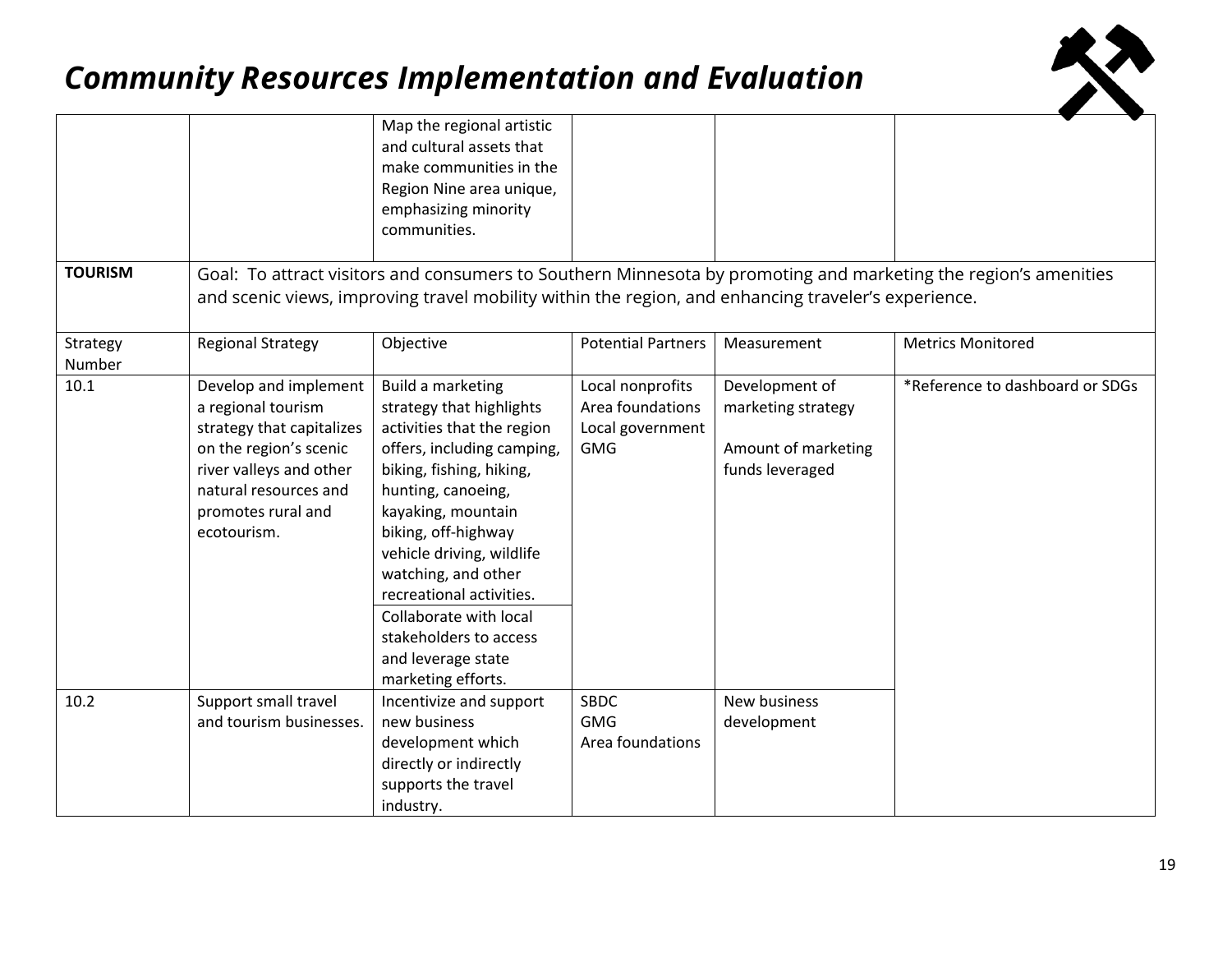| 10.3 | Support the recovery of<br>service-based industry<br>and address increasing<br>labor shortages. | Conduct an industry's<br>workforce assessment to<br>identify skills shortages<br>and work with employers,<br>trade unions and other<br>relevant stakeholders to<br>build on-the job training<br>and align vocational<br>training programs with<br>industry needs.<br>Assess and identify the<br>needs and challenges of<br>the tourism and<br>hospitality industry and<br>develop sustainable<br>strategies for the<br>industry's recovery and<br>adaptation in response to<br>the COVID-19 health<br>crisis. | Area colleges and<br>universities<br>Area foundations | Labor force<br>participation rates and<br>employment levels in<br>the service-based<br>industry<br>Industry recovery                   |  |
|------|-------------------------------------------------------------------------------------------------|---------------------------------------------------------------------------------------------------------------------------------------------------------------------------------------------------------------------------------------------------------------------------------------------------------------------------------------------------------------------------------------------------------------------------------------------------------------------------------------------------------------|-------------------------------------------------------|----------------------------------------------------------------------------------------------------------------------------------------|--|
| 10.4 | Deliver quality<br>customer service and<br>visitor experience to all<br>travelers.              | Guarantee that travel<br>information, marketing<br>materials, and regional<br>tourism websites are<br>offered in high demand<br>languages.<br>Maintain and update<br>travel information and<br>data sources to include                                                                                                                                                                                                                                                                                        | Local government<br><b>GMG</b>                        | Travel and tourism<br>Information<br>accessibility in high<br>demand languages.<br>Up-to-date<br>information for the<br>tourism sector |  |
|      |                                                                                                 | new information, safety<br>and security measures,                                                                                                                                                                                                                                                                                                                                                                                                                                                             |                                                       |                                                                                                                                        |  |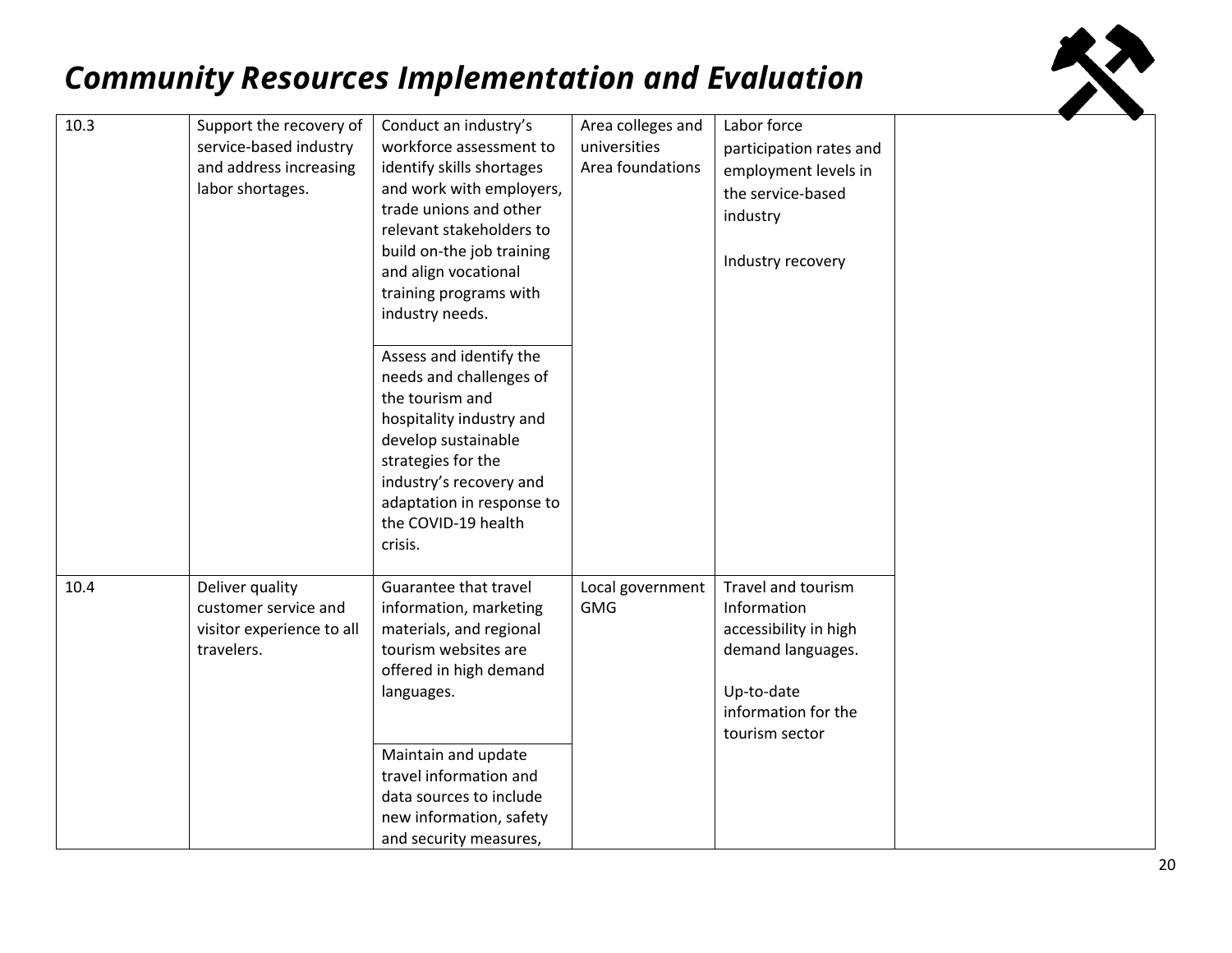

|                                                           |                                                                                                                                                                                       | trends, access                                                                                                                                                                                                                                                                                                                                                                                                    |                                                                                                 |                                                                                                                    |                                                                                                                    |
|-----------------------------------------------------------|---------------------------------------------------------------------------------------------------------------------------------------------------------------------------------------|-------------------------------------------------------------------------------------------------------------------------------------------------------------------------------------------------------------------------------------------------------------------------------------------------------------------------------------------------------------------------------------------------------------------|-------------------------------------------------------------------------------------------------|--------------------------------------------------------------------------------------------------------------------|--------------------------------------------------------------------------------------------------------------------|
|                                                           |                                                                                                                                                                                       | information, and                                                                                                                                                                                                                                                                                                                                                                                                  |                                                                                                 |                                                                                                                    |                                                                                                                    |
|                                                           |                                                                                                                                                                                       | restrictions.                                                                                                                                                                                                                                                                                                                                                                                                     |                                                                                                 |                                                                                                                    |                                                                                                                    |
| 10.5                                                      | Develop regional<br>agritourism initiatives<br>to promote<br>agriculturally based<br>attractions and create<br>linkages between the<br>tourism and agricultural<br>regional clusters. | Work with local units of<br>government to establish<br>an agricultural advisory<br>committee that focuses<br>on agritourism.<br>Support agritourism by<br>enacting zoning laws that<br>and reduce burdens or<br>costs on farmers.<br>Incorporate agritourism<br>planning within the<br>community's<br>comprehensive planning<br>process that includes<br>input and support from<br>the agricultural<br>community. | Regional industry<br>Area nonprofits<br>Minnesota<br>Department of<br>Agriculture<br>Green Seam | Establishment of<br>agricultural advisory<br>committee<br>Zoning laws enacted<br>Planning guide for<br>agritourism |                                                                                                                    |
| 10.6                                                      | Protect and enhance<br>the region's natural<br>areas and cultural<br>features and promote<br>environmental<br>education among<br>residents.                                           | <b>Build regional</b><br>environmental<br>conservation education<br>programs.                                                                                                                                                                                                                                                                                                                                     | Local government<br>Area foundations<br>Local nonprofits                                        | Creation of regional<br>environmental<br>conservation<br>education programs.                                       |                                                                                                                    |
| <b>ENVIRONMENT</b><br><b>AND</b><br><b>SUSTAINABILITY</b> |                                                                                                                                                                                       | which places equal emphasis on the economy, society, and environment.                                                                                                                                                                                                                                                                                                                                             |                                                                                                 |                                                                                                                    | Goal: Ensure the long-term resiliency of our communities through the triple bottom line approach to sustainability |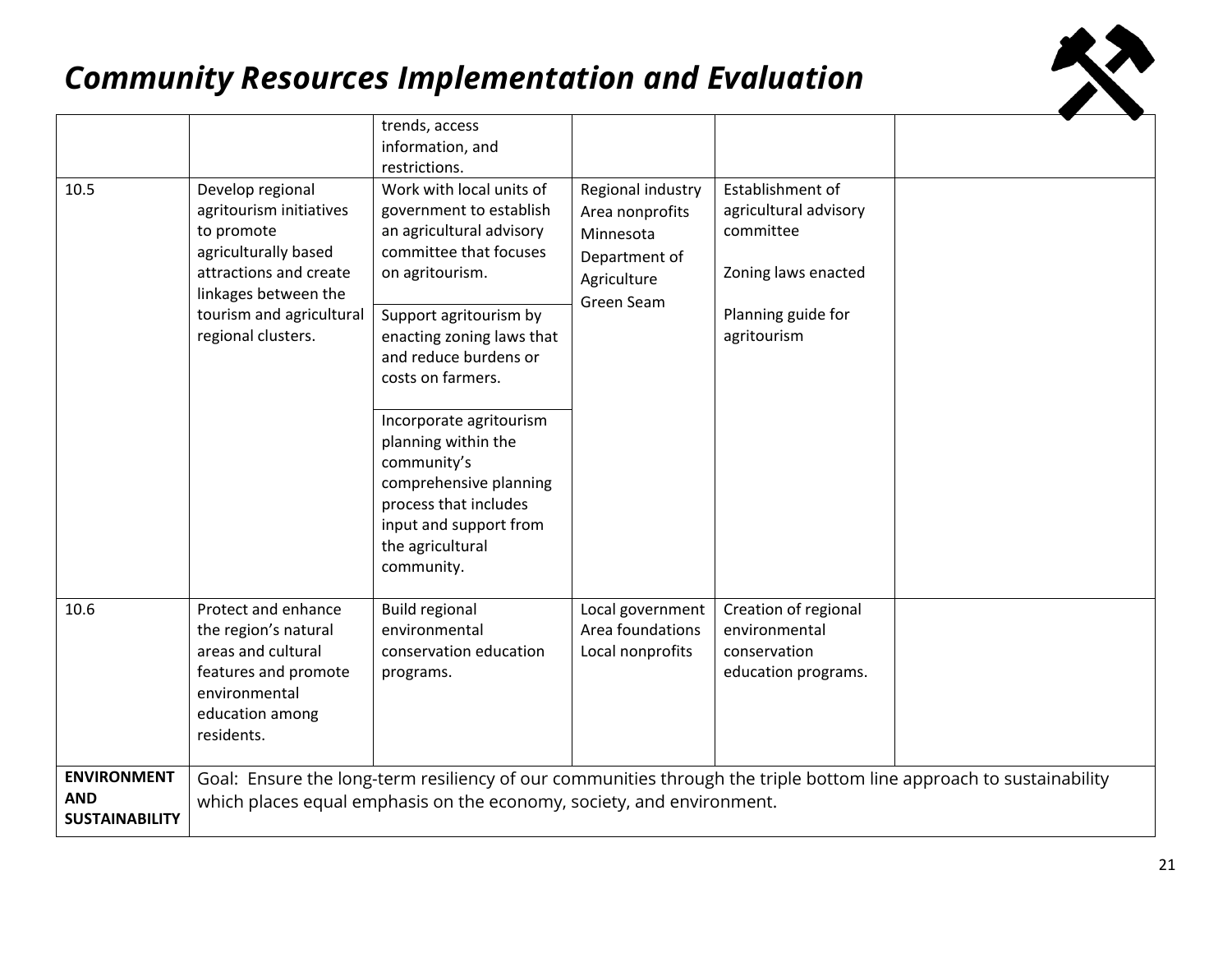| Strategy<br>Number | <b>Regional Strategy</b>                                                                                                                              | Objective                                                                                                                                                                                                                                                                                                                                              | <b>Potential Partners</b>                                                                    | Measurement                                                                     | <b>Metrics Monitored</b>        |
|--------------------|-------------------------------------------------------------------------------------------------------------------------------------------------------|--------------------------------------------------------------------------------------------------------------------------------------------------------------------------------------------------------------------------------------------------------------------------------------------------------------------------------------------------------|----------------------------------------------------------------------------------------------|---------------------------------------------------------------------------------|---------------------------------|
| 11.1               | Utilize our natural<br>resources to meet the<br>needs of the present<br>while ensuring their<br>availability in the<br>future.                        | Actively engage the public<br>in community and natural<br>resource planning to<br>achieve greater<br>community awareness<br>and support overall<br>reduction of carbon<br>footprint<br>Enhance soil and water<br>management practices to<br>retain topsoil and<br>agricultural productivity<br>during extreme rain,<br>drought, and freezing<br>events | Local government<br>Local nonprofits<br><b>GMG</b>                                           | Carbon footprint<br>Agricultural<br>productivity                                | *Reference to dashboard or SDGs |
| 11.2               | Encourage a just<br>transition to clean<br>energy by<br>understanding and<br>addressing its impacts<br>on the workforce and<br>energy infrastructure. | Work with public schools,<br>higher education, and<br>industry partners to<br>expand education,<br>training, and research<br>around clean energy<br>Increase the sustainability<br>of the regional economy<br>by reducing its negative<br>externalities like<br>emissions and pollution                                                                | Regional industry<br><b>SBDC</b><br>Local government<br>Local nonprofits<br>Area foundations | Clean energy<br>innovation and<br>adoption<br><b>Emissions and</b><br>pollution |                                 |

ĶĀ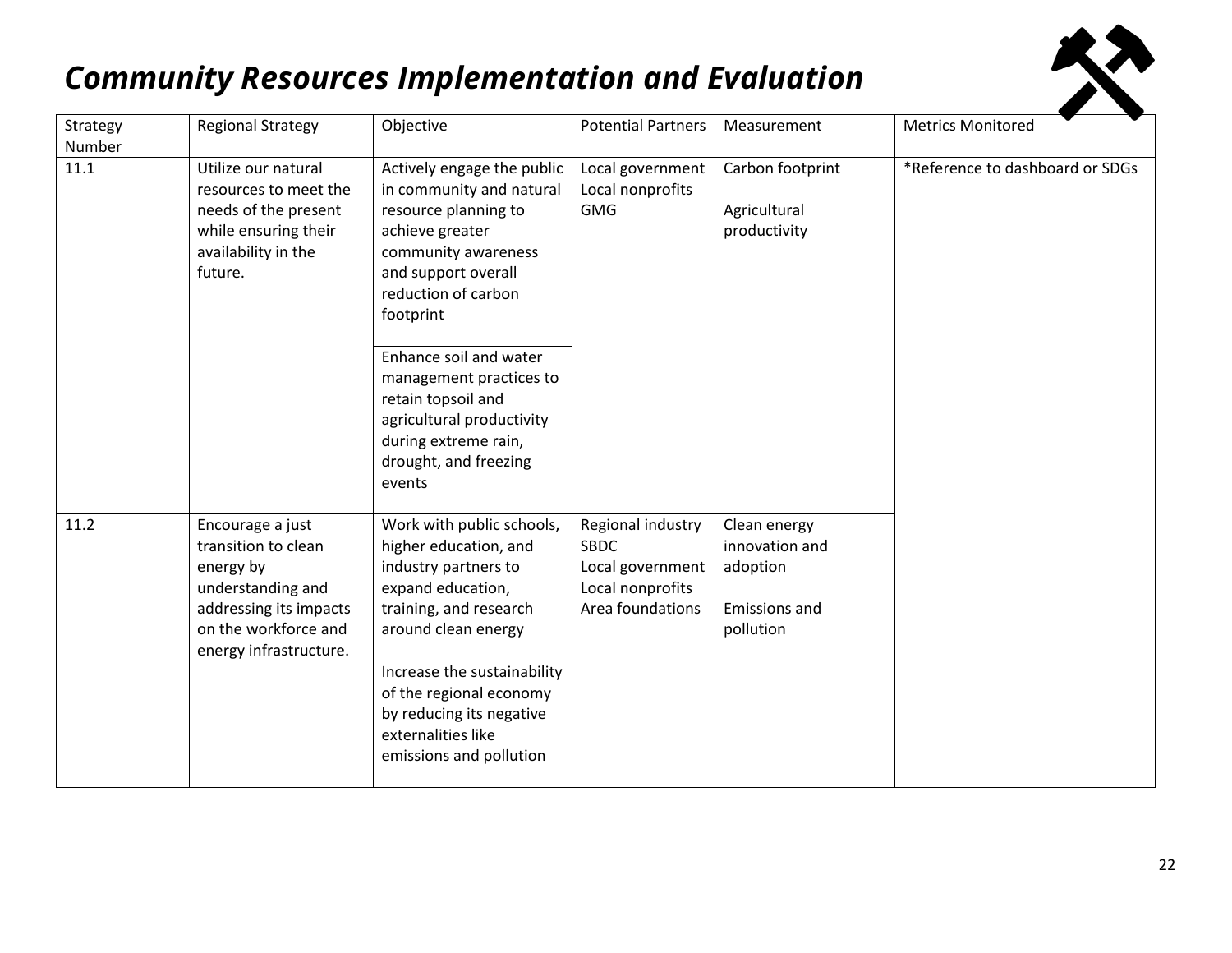

| 11.3 | Reduce the amount of<br>food, energy, and<br>material waste<br>produced in our region.                                               | Advocate for organic<br>composting and disposal<br>in communities                                                                                                                                  | Regional industry<br>Local government<br>Local nonprofits<br>Area foundations                 | Waste production<br>Organic composting                                                               |  |
|------|--------------------------------------------------------------------------------------------------------------------------------------|----------------------------------------------------------------------------------------------------------------------------------------------------------------------------------------------------|-----------------------------------------------------------------------------------------------|------------------------------------------------------------------------------------------------------|--|
| 11.4 | Pursue community and<br>economic development<br>that is resilient against<br>the impacts of climate<br>change.                       | Explore incentives and<br>designations that<br>encourage sustainable<br>development like<br>SolSmart, LEED, Green<br>Step etc.                                                                     |                                                                                               | Adoption of<br>sustainable<br>development<br>initiatives                                             |  |
|      |                                                                                                                                      | Address sustainability and<br>climate change in<br>organizational projects                                                                                                                         |                                                                                               | Climate impact data<br>and metrics                                                                   |  |
|      |                                                                                                                                      | Develop, implement, and<br>consistently enforce land<br>use policies that balance<br>economic<br>competitiveness and<br>resilience with human<br>well-being and natural<br>amenities preservation. |                                                                                               |                                                                                                      |  |
| 11.5 | Address the ways in<br>which environmental<br>issues<br>disproportionately<br>impact overburdened<br>and underserved<br>communities. | Reduce the number of<br>impaired water bodies in<br>the region<br>Develop equity policies to<br>government decision-<br>making on budgets and<br>public funds that.                                | Local government<br>Local nonprofits<br>Area foundations<br>Area colleges and<br>universities | Impaired water bodies<br>Wellbeing, health, and<br>quality-of-life in<br>underserved<br>communities. |  |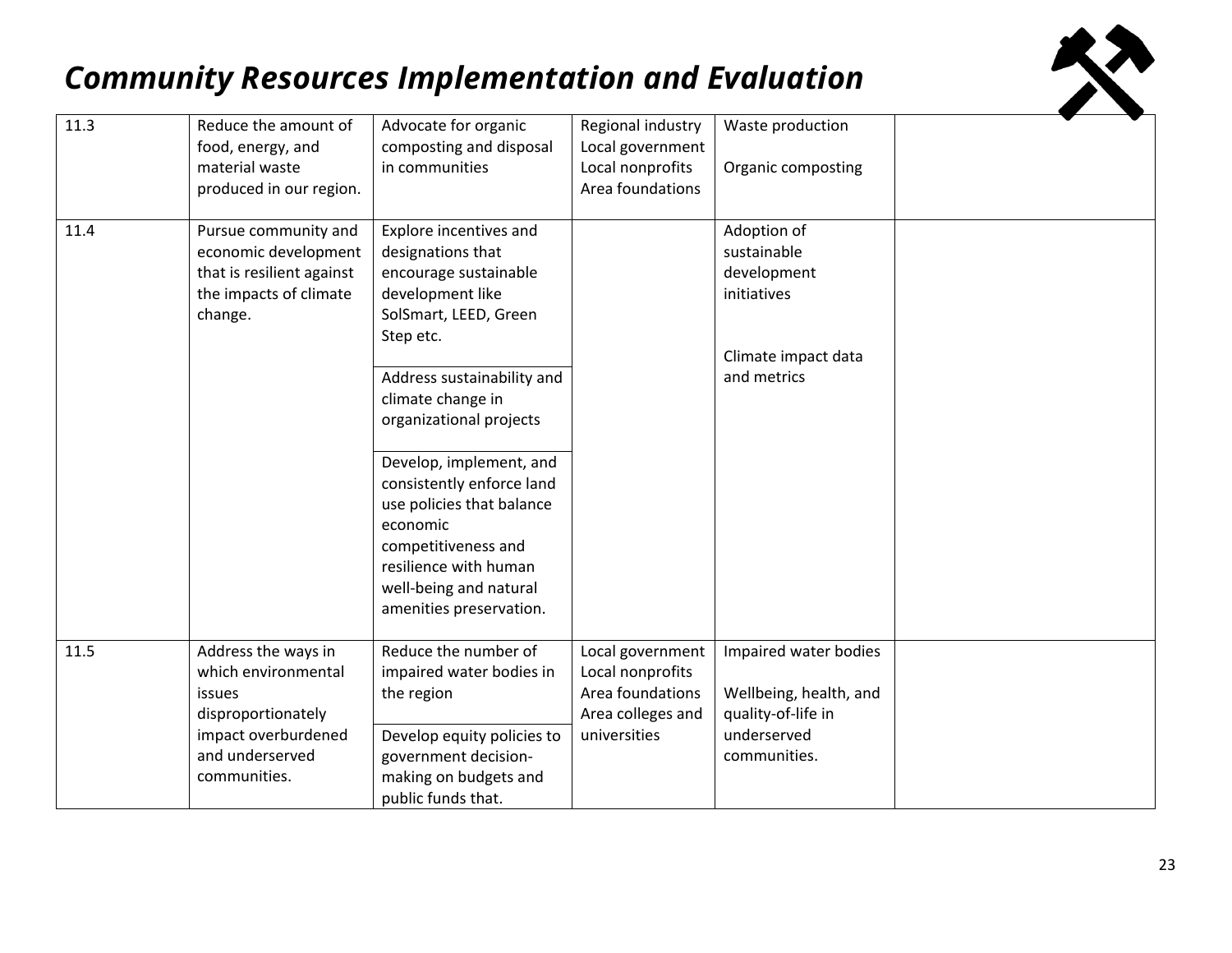

| <b>HOUSING</b>         | Goal: Housing opportunity is expanded across the region in all housing types and tenure.         |                                                                                                                                                                                                                                                                                                                                |                                                                                                                                                                                                                            |                                                                                                                                                                |                                 |  |  |
|------------------------|--------------------------------------------------------------------------------------------------|--------------------------------------------------------------------------------------------------------------------------------------------------------------------------------------------------------------------------------------------------------------------------------------------------------------------------------|----------------------------------------------------------------------------------------------------------------------------------------------------------------------------------------------------------------------------|----------------------------------------------------------------------------------------------------------------------------------------------------------------|---------------------------------|--|--|
| <b>Strategy Number</b> | <b>Regional Strategy</b>                                                                         | Objective                                                                                                                                                                                                                                                                                                                      | <b>Potential Partners</b>                                                                                                                                                                                                  | Measurement                                                                                                                                                    | <b>Metrics Monitored</b>        |  |  |
| 12.1                   | Reduce the<br>homeownership<br>disparity gap for<br>households of color<br>and address barriers. | Work with partners<br>to advance<br>homeownership<br>among minority<br>households,<br>targeted first time<br>homebuyer<br>education and<br>expansion of<br>culturally specific<br>financing.<br>Increase<br>knowledge and<br>access to housing<br>programs offered<br>through state and<br>local initiatives in<br>the region. | Southwest Housing<br>Partnership<br>Partners for<br>Housing (P4H)<br>Area foundations<br>Area colleges and<br>universities<br>Local government<br><b>MVAC</b><br>Habitat for<br>Humanity<br><b>MN Housing</b><br>YMCA/YWCA | Homeownership<br>among minority<br>households and first-<br>time homebuyer<br>Housing programs<br>completion rate                                              | *Reference to dashboard or SDGs |  |  |
| 12.2                   | Increase the<br>availability and<br>affordability of<br>housing.                                 | Identify adaptive<br>reuse sites and<br>work with<br>developers, local<br>units of<br>government and<br>partners to utilize<br>existing<br>infrastructure for<br>housing.                                                                                                                                                      | Partners for<br>Housing (P4H)<br>Local government<br>Regional industry<br><b>MN Housing</b>                                                                                                                                | Housing<br>redevelopment<br>projects<br>Cooperative ownership<br>and community land<br>trusts.<br>Higher density non-<br>conforming residential<br>development |                                 |  |  |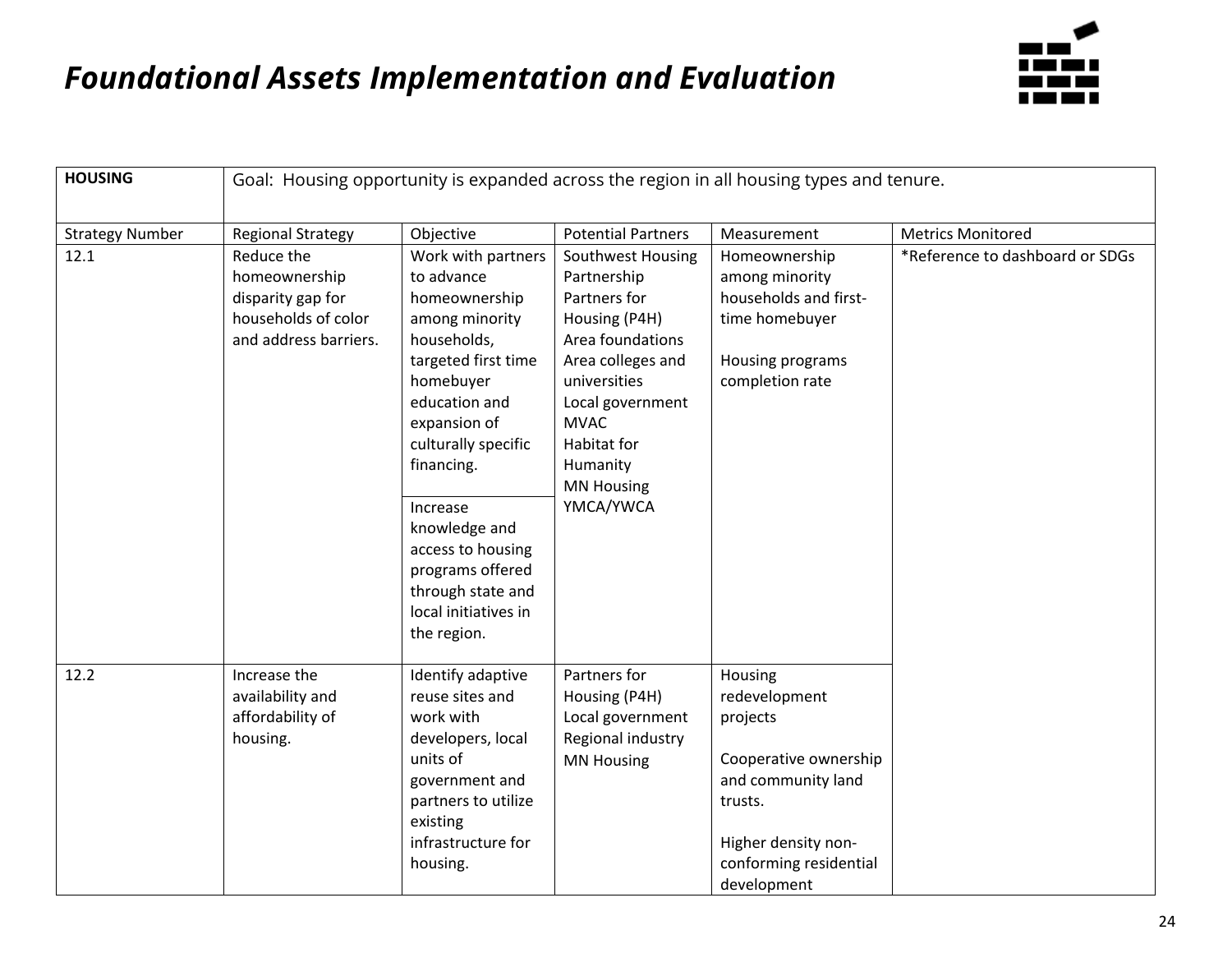

|      |                        | Encourage           |                                |                    |
|------|------------------------|---------------------|--------------------------------|--------------------|
|      |                        | alternative housing |                                |                    |
|      |                        | models such a       |                                |                    |
|      |                        | cooperative         |                                |                    |
|      |                        | ownership and       |                                |                    |
|      |                        | community land      |                                |                    |
|      |                        | trusts.             |                                |                    |
|      |                        |                     |                                |                    |
|      |                        | Encourage local     |                                |                    |
|      |                        | units of            |                                |                    |
|      |                        | government to       |                                |                    |
|      |                        | evaluate their      |                                |                    |
|      |                        | policies and land   |                                |                    |
|      |                        | use to promote      |                                |                    |
|      |                        | higher density      |                                |                    |
|      |                        | housing (triplexes, |                                |                    |
|      |                        | quads, accessory    |                                |                    |
|      |                        | dwelling units) and |                                |                    |
|      |                        | non-conforming      |                                |                    |
|      |                        | housing units (Tiny |                                |                    |
|      |                        | homes, container    |                                |                    |
|      |                        | homes).             |                                |                    |
|      |                        |                     |                                |                    |
| 12.3 | Provide stable housing | Assist the planning | Partners for                   | Housing needs      |
|      | opportunities within   | effort for housing  | Housing (P4H)                  | assessments        |
|      | the Region.            | by reporting on     | Local government               |                    |
|      |                        | housing conditions  | Regional industry              |                    |
|      |                        | and future needs    |                                | Employer-provided  |
|      |                        | on a local and      | Workforce Council              | housing            |
|      |                        | regional scale.     | <b>Business &amp; Industry</b> |                    |
|      |                        |                     | <b>DEED</b>                    | Affordable housing |
|      |                        | Advocate to major   | Southwest Housing              | development        |
|      |                        | employers to assist | Partnership                    |                    |
|      |                        | with the            | <b>MN Housing</b>              |                    |
|      |                        | development of      |                                |                    |
|      |                        | housing for its     |                                |                    |
|      |                        | workforce by        |                                |                    |
|      |                        |                     |                                |                    |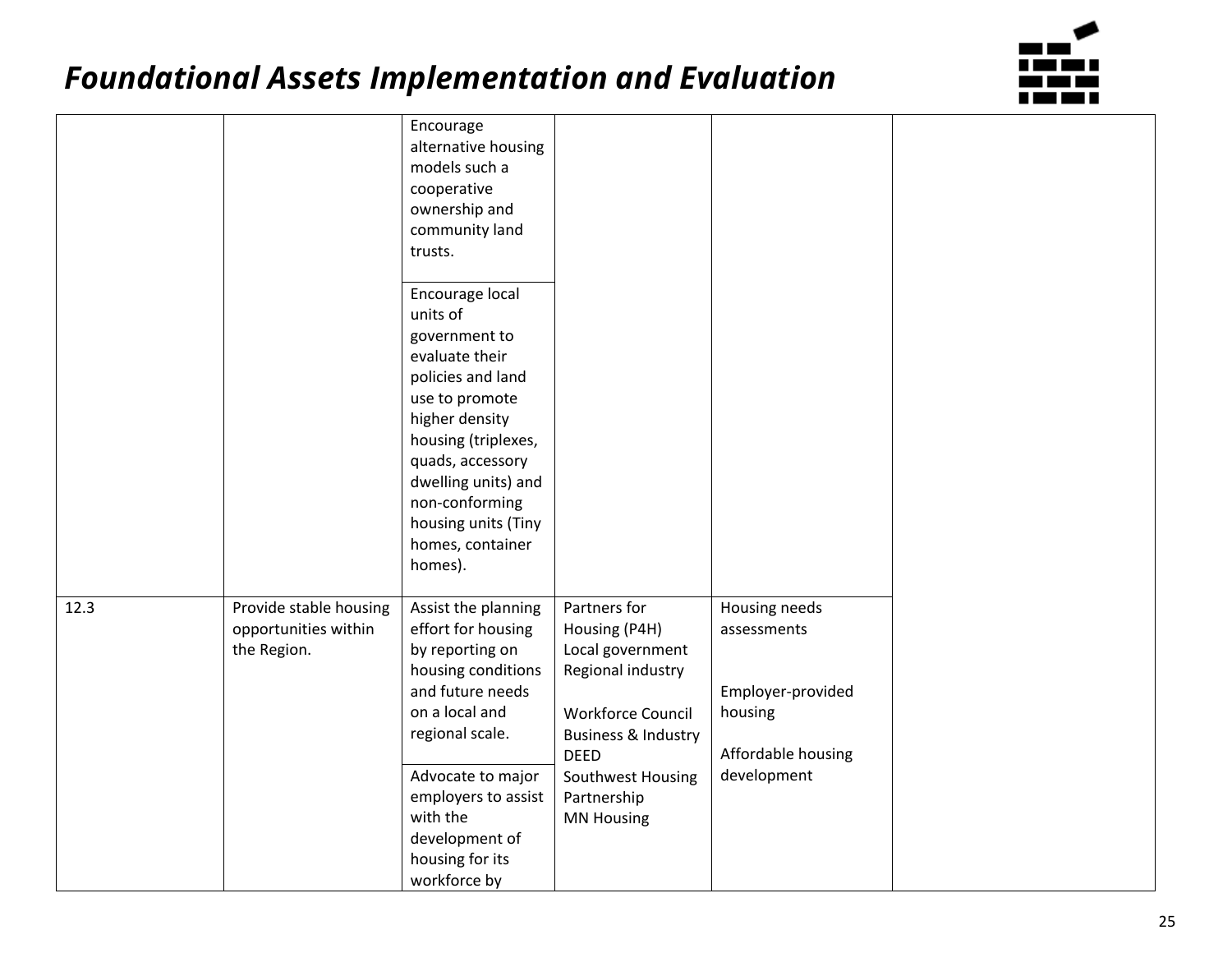

|                         |                                                                                                                                                                                                        | building or funding<br>housing<br>development to<br>ensuring workforce<br>availability<br>Build capacity in<br>organizations and<br>people to develop<br>housing.                                                                                                                                                                                                              |                                                                                                                   |                                                                  |                                                                                                              |
|-------------------------|--------------------------------------------------------------------------------------------------------------------------------------------------------------------------------------------------------|--------------------------------------------------------------------------------------------------------------------------------------------------------------------------------------------------------------------------------------------------------------------------------------------------------------------------------------------------------------------------------|-------------------------------------------------------------------------------------------------------------------|------------------------------------------------------------------|--------------------------------------------------------------------------------------------------------------|
| <b>BROADBAND ACCESS</b> |                                                                                                                                                                                                        |                                                                                                                                                                                                                                                                                                                                                                                |                                                                                                                   |                                                                  | Goal: Support and ensure delivery of reliable, affordable, high-speed internet to every business, household, |
|                         | hospital, university, and other community institutions in our region.                                                                                                                                  |                                                                                                                                                                                                                                                                                                                                                                                |                                                                                                                   |                                                                  |                                                                                                              |
| <b>Strategy Number</b>  | <b>Regional Strategy</b>                                                                                                                                                                               | Objective                                                                                                                                                                                                                                                                                                                                                                      | <b>Potential Partners</b>                                                                                         | Measurement                                                      | <b>Metrics Monitored</b>                                                                                     |
| 13.1                    | Develop a community<br>broadband roadmap<br>that incorporates the<br>community's strategic<br>vision and goals for<br>broadband and<br>includes an action plan<br>to turn this vision into<br>reality. | Conduct a<br>broadband<br>feasibility study.<br>Coordinate and<br>assemble a multi-<br>stakeholder team<br>dedicated to<br>develop a<br>community<br>broadband<br>roadmap by<br>engaging residents,<br>local and tribal<br>governments,<br>service providers,<br>nonprofits, and<br>broadband experts.<br>Identify, build<br>relationships and<br>support<br>community leaders | Local government<br>Local nonprofits<br>Area foundations<br><b>DEED</b><br>Service providers<br>Regional industry | <b>Broadband feasibility</b><br>study and roadmap<br>Action plan | *Reference to dashboard or SDGs                                                                              |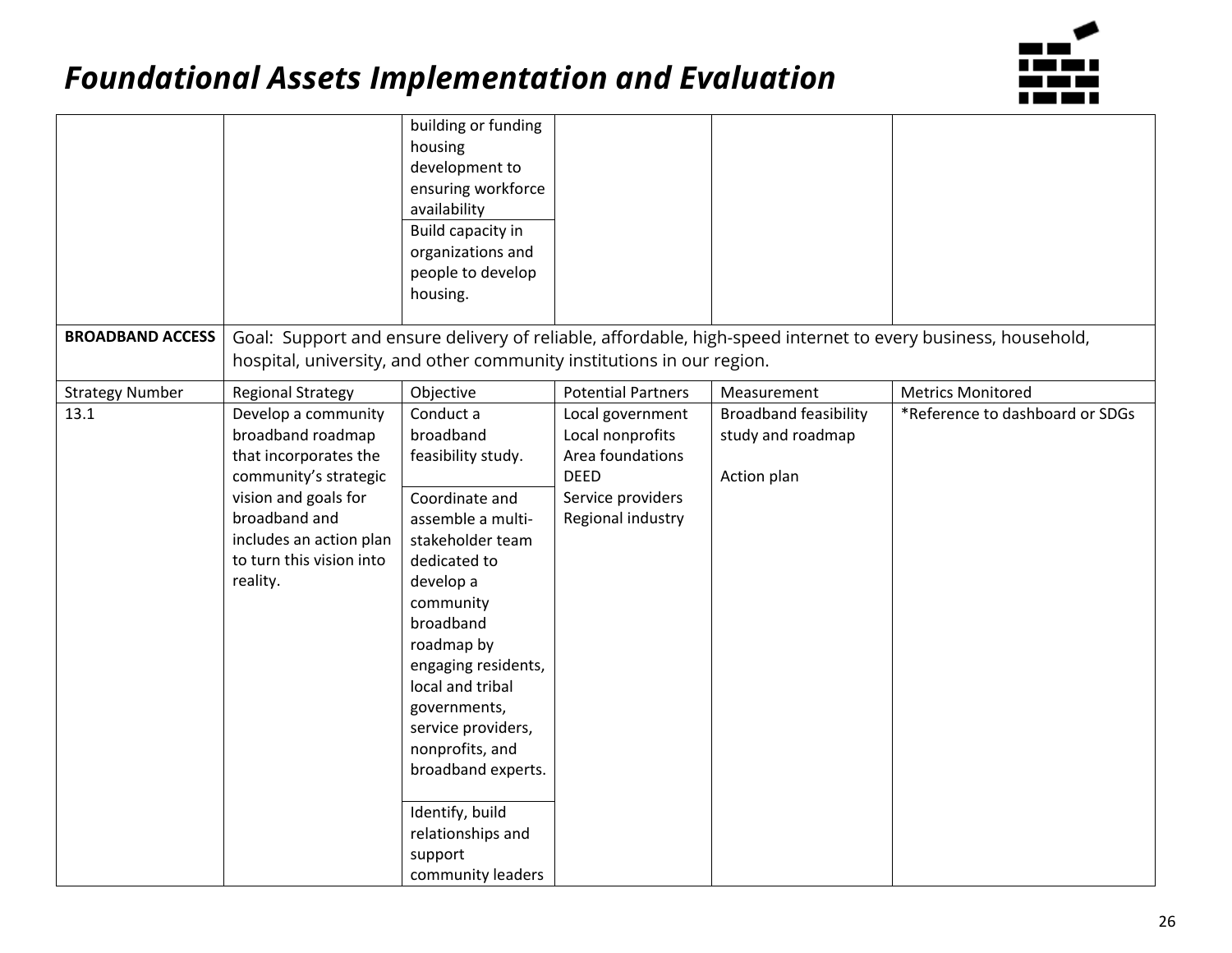

|      |                                                                                                                                 | who can advocate<br>effectively for<br>regional<br>broadband<br>initiatives.                                                                                                                                                                                                                                           |                                                                                                                                               |                                                                                  |  |
|------|---------------------------------------------------------------------------------------------------------------------------------|------------------------------------------------------------------------------------------------------------------------------------------------------------------------------------------------------------------------------------------------------------------------------------------------------------------------|-----------------------------------------------------------------------------------------------------------------------------------------------|----------------------------------------------------------------------------------|--|
| 13.2 | Assist eligible<br>economically-<br>challenged<br>communities in<br>accessing funding to<br>deploy broadband<br>infrastructure. | Provide technical<br>assistance to<br>support<br>communities in<br>securing funding to<br>improve<br>broadband<br>infrastructure and<br>close gaps in<br>broadband<br>adoption.                                                                                                                                        | Local government<br>Local nonprofits<br>Area foundations<br>DEED<br>Office of<br><b>Broadband</b><br>Development<br>Broadband<br>Cooperatives | Funding secured for<br>economically-<br>challenged<br>communities                |  |
| 13.3 | Support and enable<br>private and public-<br>private investment in<br>broadband services<br>and infrastructure.                 | Incentivize private<br>investment in<br>broadband<br>infrastructure<br>through economic<br>development<br>incentives and<br>other incentive<br>measures to<br>reduce the burden<br>of high upfront<br>costs and address<br>barriers for private<br>sector involvement<br>in broadband<br>infrastructure<br>deployment. | Local government<br>Local nonprofits<br>Area foundations<br><b>DEED</b><br>Service providers<br>Regional industry                             | Public-private<br>investment<br><b>Broadband</b><br>infrastructure<br>deployment |  |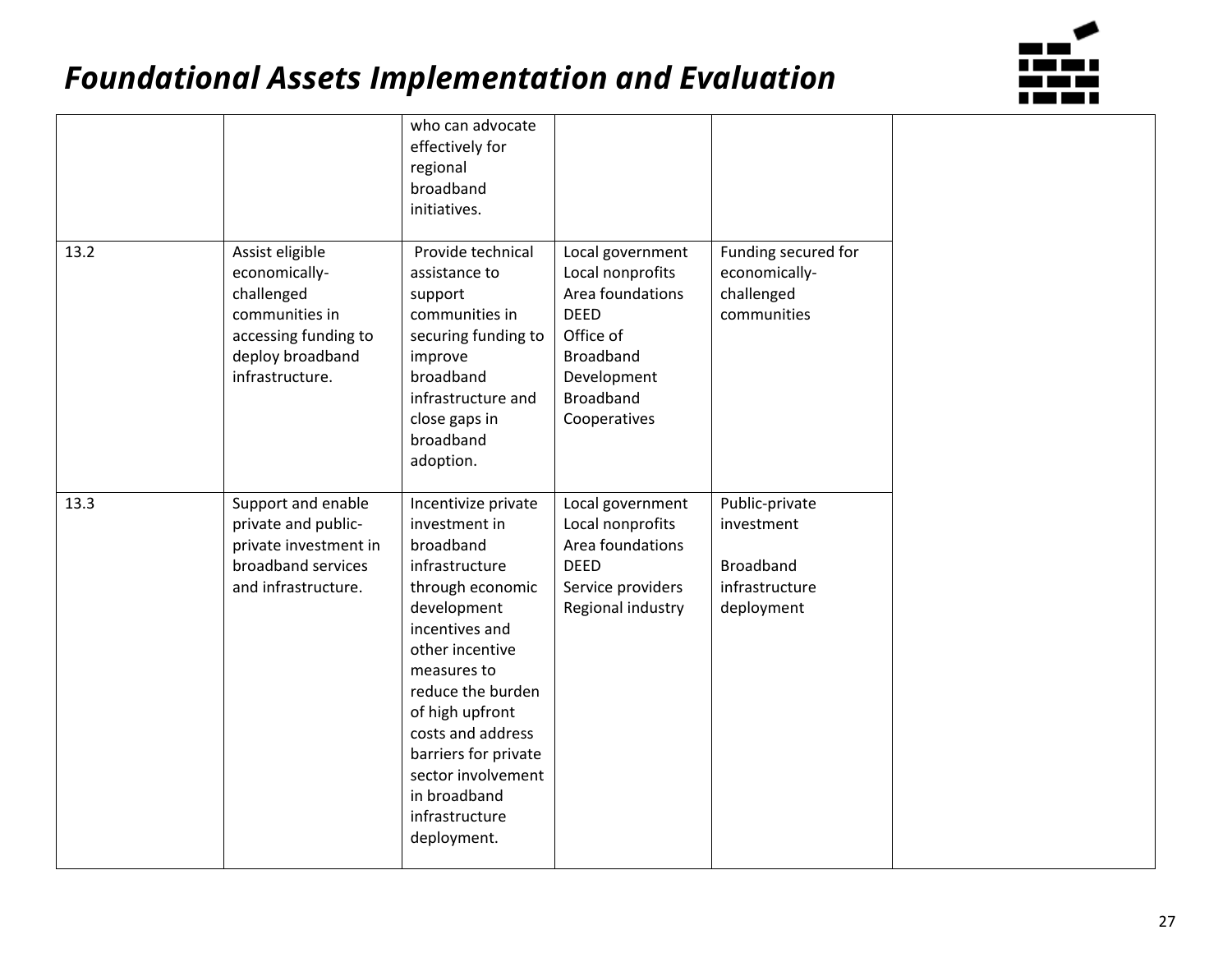

| 13.4 | Guide broadband          | Identify what            | Local government | <b>Blandin Broadband</b>   |  |
|------|--------------------------|--------------------------|------------------|----------------------------|--|
|      | development efforts      | communities in           | Area foundations | Communities (BBC)          |  |
|      | by aligning regional     | South-Central            | <b>DEED</b>      | program completion         |  |
|      | broadband needs with     | Minnesota haven't        |                  |                            |  |
|      | statewide resources      | participated in the      |                  | <b>Broadband strategic</b> |  |
|      | and opportunities.       | <b>Blandin Broadband</b> |                  | partnerships.              |  |
|      |                          | Communities (BBC)        |                  |                            |  |
|      |                          | program, and             |                  | Community needs and        |  |
|      |                          | support them to          |                  | resources assessment       |  |
|      |                          | join the program.        |                  |                            |  |
|      |                          |                          |                  |                            |  |
|      |                          | Collaborate with         |                  |                            |  |
|      |                          | regional partners        |                  |                            |  |
|      |                          | to conduct a             |                  |                            |  |
|      |                          | community needs          |                  |                            |  |
|      |                          | and resources            |                  |                            |  |
|      |                          | assessment on            |                  |                            |  |
|      |                          | broadband services       |                  |                            |  |
|      |                          | that identifies          |                  |                            |  |
|      |                          | priority areas,          |                  |                            |  |
|      |                          | maps regional            |                  |                            |  |
|      |                          | funding, and             |                  |                            |  |
|      |                          | identify                 |                  |                            |  |
|      |                          | opportunities for        |                  |                            |  |
|      |                          | forming strategic        |                  |                            |  |
|      |                          | partnerships.            |                  |                            |  |
|      |                          |                          |                  |                            |  |
| 13.5 | Facilitate               | Develop cross-           | Local government | Access to free or          |  |
|      | conversations with       | sector partnerships      | Area foundations | affordable devices         |  |
|      | local government and     | to enable access to      | <b>DEED</b>      |                            |  |
|      | academic institutions    | free or affordable       |                  | Digital literacy           |  |
|      | to establish and build a | devices for              |                  |                            |  |
|      | digitally literate       | students in the          |                  |                            |  |
|      | community.               | region.                  |                  |                            |  |
|      |                          |                          |                  |                            |  |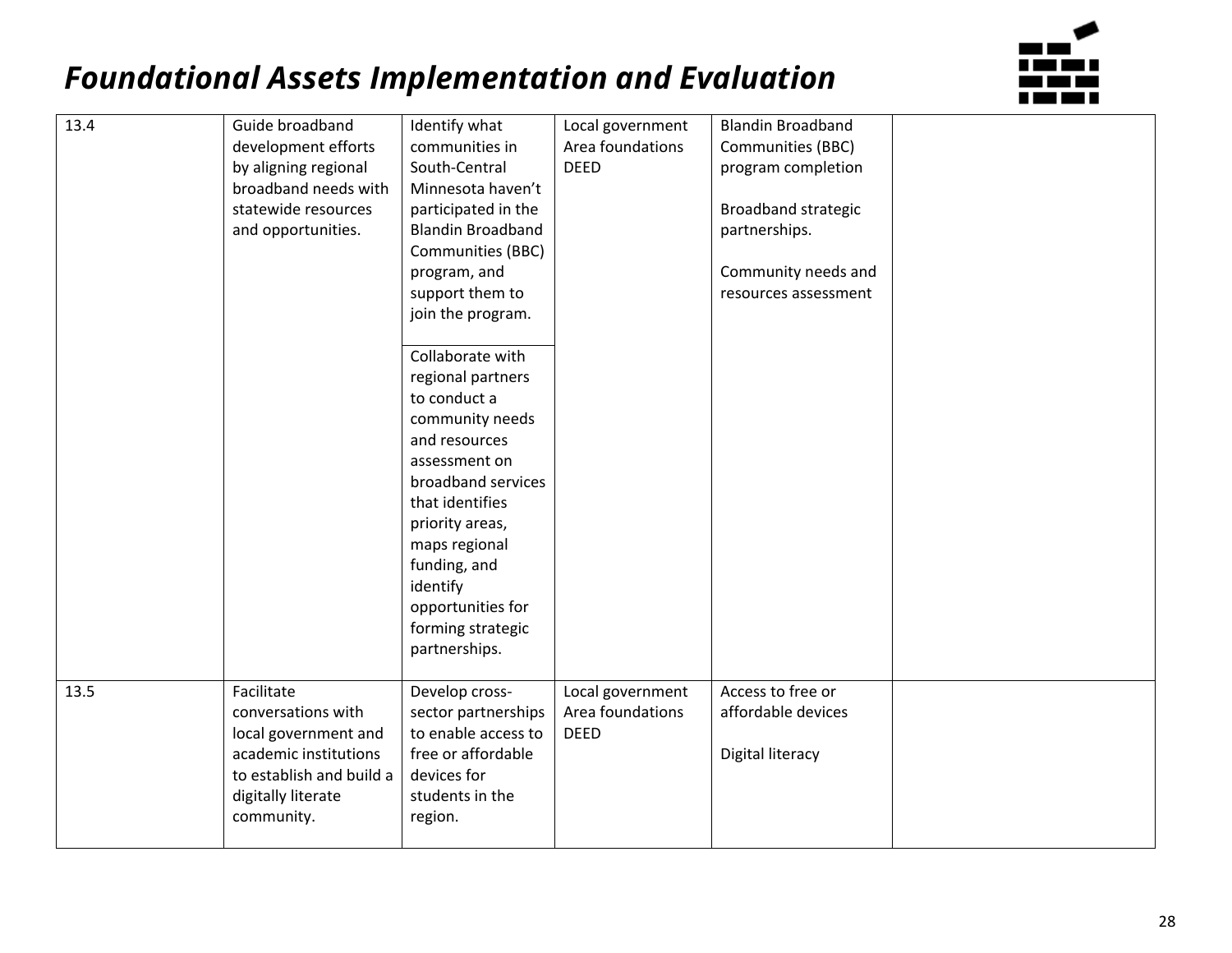

| <b>TRANSPORTATION</b><br><b>AND FREIGHT</b> | Goal: Develop and maintain a transportation system that fosters growth and enhances economic development<br>while maximizing the resources the region has to offer. |                                                                                                                                                     |                                                                                                                                                                                        |                                  |                                 |  |
|---------------------------------------------|---------------------------------------------------------------------------------------------------------------------------------------------------------------------|-----------------------------------------------------------------------------------------------------------------------------------------------------|----------------------------------------------------------------------------------------------------------------------------------------------------------------------------------------|----------------------------------|---------------------------------|--|
| <b>Strategy Number</b>                      | <b>Regional Strategy</b>                                                                                                                                            | Objective                                                                                                                                           | <b>Potential Partners</b>                                                                                                                                                              | Measurement                      | <b>Metrics Monitored</b>        |  |
| 14.1                                        | Encourage state and<br>local units of<br>government to<br>support and pursue<br>options that increase<br>the availability of<br>transportation<br>funding.          | Develop<br>partnerships<br>among the entities<br>that provide<br>transportation<br>planning and<br>funding to secure<br>benefits for the<br>region. | Local government<br>Regional industry<br>Minnesota<br>Department of<br>Transportation -<br>MnDOT<br><b>DEED</b><br>Mankato/North<br>Mankato Area<br>Planning<br>Organization<br>(MAPO) | <b>Transporation funding</b>     | *Reference to dashboard or SDGs |  |
| 14.2                                        | Maintain and/or<br>promote major<br>transportation routes<br>that connect regional<br>economic hubs to<br>stimulate economic<br>development.                        | Coordinate<br>economic<br>development with<br>transportation<br>planning.<br>Participate in<br>regional highway<br>corridor coalitions.             | Minnesota<br>Department of<br>Transportation -<br>MnDOT<br><b>DEED</b><br>Area colleges and<br>universities<br>Mankato/North<br>Mankato Area<br>Planning<br>Organization<br>(MAPO)     |                                  |                                 |  |
| 14.3                                        | Identify important<br>freight routes which<br>serve a supplementary<br>role to the Minnesota<br>trunk highway system<br>to promote the safe                         | Promote and<br>support the rail<br>system and the<br>provision of<br>additional spurs, as<br>needed, to                                             | Minnesota<br>Department of<br>Transportation -<br><b>MnDOT</b><br><b>DEED</b>                                                                                                          | Logistics and service<br>quality |                                 |  |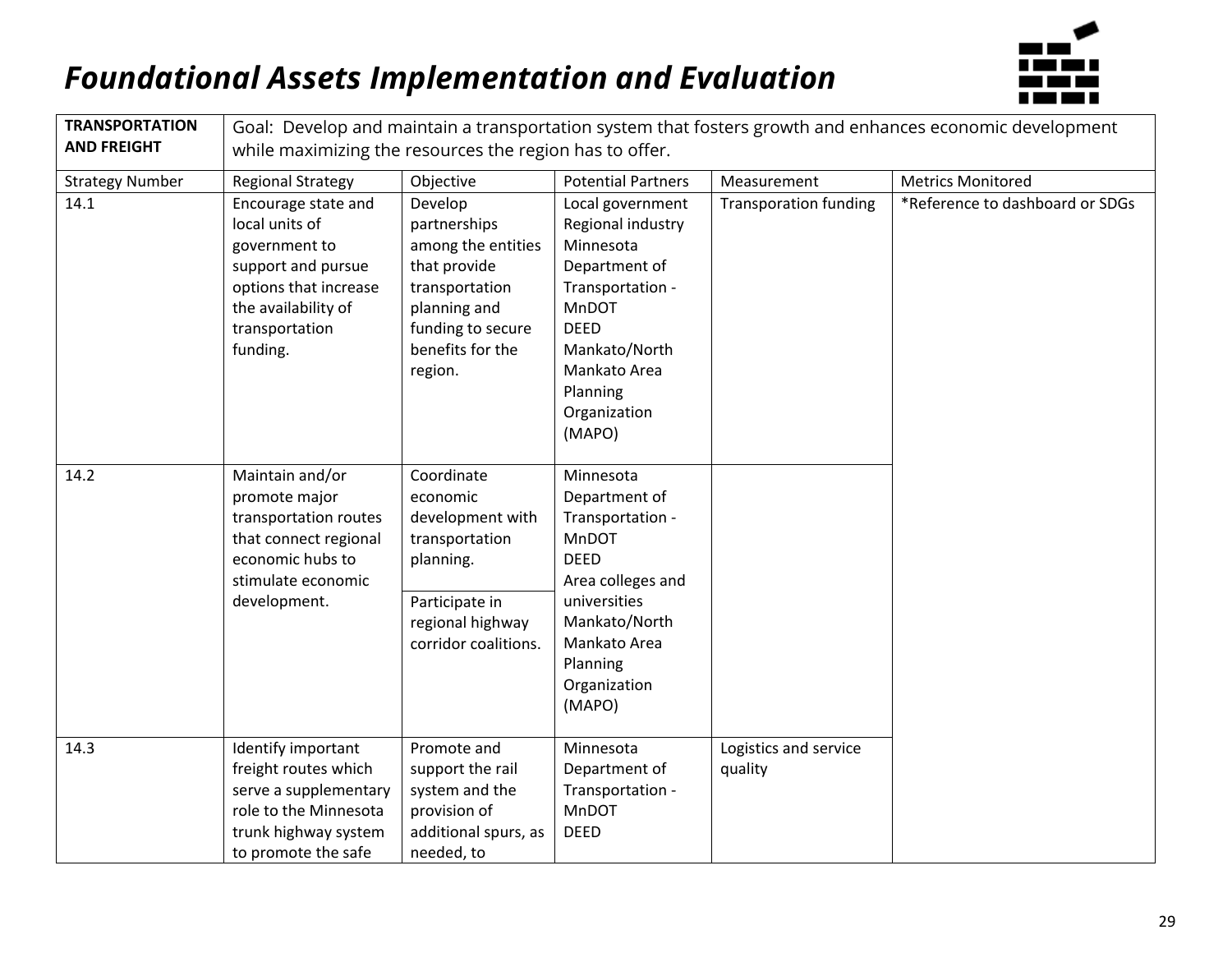

|                                              | and efficient<br>movement of goods.                                                                                                                                      | promote economic<br>development.<br>Improve freight<br>routing guides by<br>utilizing regional<br>data engineering.                                                                                                            | Area colleges and<br>universities<br>Mankato/North<br>Mankato Area<br>Planning<br>Organization<br>(MAPO)                                                                                |                                                                                                                |                                                                                                                        |
|----------------------------------------------|--------------------------------------------------------------------------------------------------------------------------------------------------------------------------|--------------------------------------------------------------------------------------------------------------------------------------------------------------------------------------------------------------------------------|-----------------------------------------------------------------------------------------------------------------------------------------------------------------------------------------|----------------------------------------------------------------------------------------------------------------|------------------------------------------------------------------------------------------------------------------------|
| 14.5                                         | Partner with MnDOT<br>to help identify<br>potential freight<br>enhancement projects<br>that have good<br>potential for a positive<br>return on investment.               | Advocate for<br>passenger rail lines<br>to the Twin Cities<br>and Rochester.                                                                                                                                                   | Minnesota<br>Department of<br>Transportation -<br>MnDOT<br><b>DEED</b><br>Area colleges and<br>universities<br>Local Government                                                         | Freight enhancement<br>projects                                                                                |                                                                                                                        |
| <b>ACTIVE MOBILITY</b><br><b>AND TRANSIT</b> | ages and physical conditions.                                                                                                                                            |                                                                                                                                                                                                                                |                                                                                                                                                                                         |                                                                                                                | Goal: Develop and improve biking and walking trails and public transit options that are accessible to residents of all |
| <b>Strategy Number</b>                       | <b>Regional Strategy</b>                                                                                                                                                 | Objective                                                                                                                                                                                                                      | <b>Potential Partners</b>                                                                                                                                                               | Measurement                                                                                                    | <b>Metrics Monitored</b>                                                                                               |
| 15.1                                         | Develop plans with<br>local partners and help<br>connect them with<br>funding sources that<br>will develop, expand<br>and maintain active<br>transportation<br>networks. | Increase the<br>number of<br>communities<br>applying for<br>Transportation<br>Alternatives<br>funding.<br>Build an active<br>transport program<br>that encourages<br>active travel,<br>increases safety<br>skills, and creates | Minnesota<br>Department of<br>Transportation -<br>MnDOT<br>Area colleges and<br>universities<br>Mankato/North<br>Mankato Area<br>Planning<br>Organization<br>(MAPO)<br>Local Government | Transportation<br>Alternatives funding<br>received<br>Active transport<br>program design and<br>implementation | *Reference to dashboard or SDGs                                                                                        |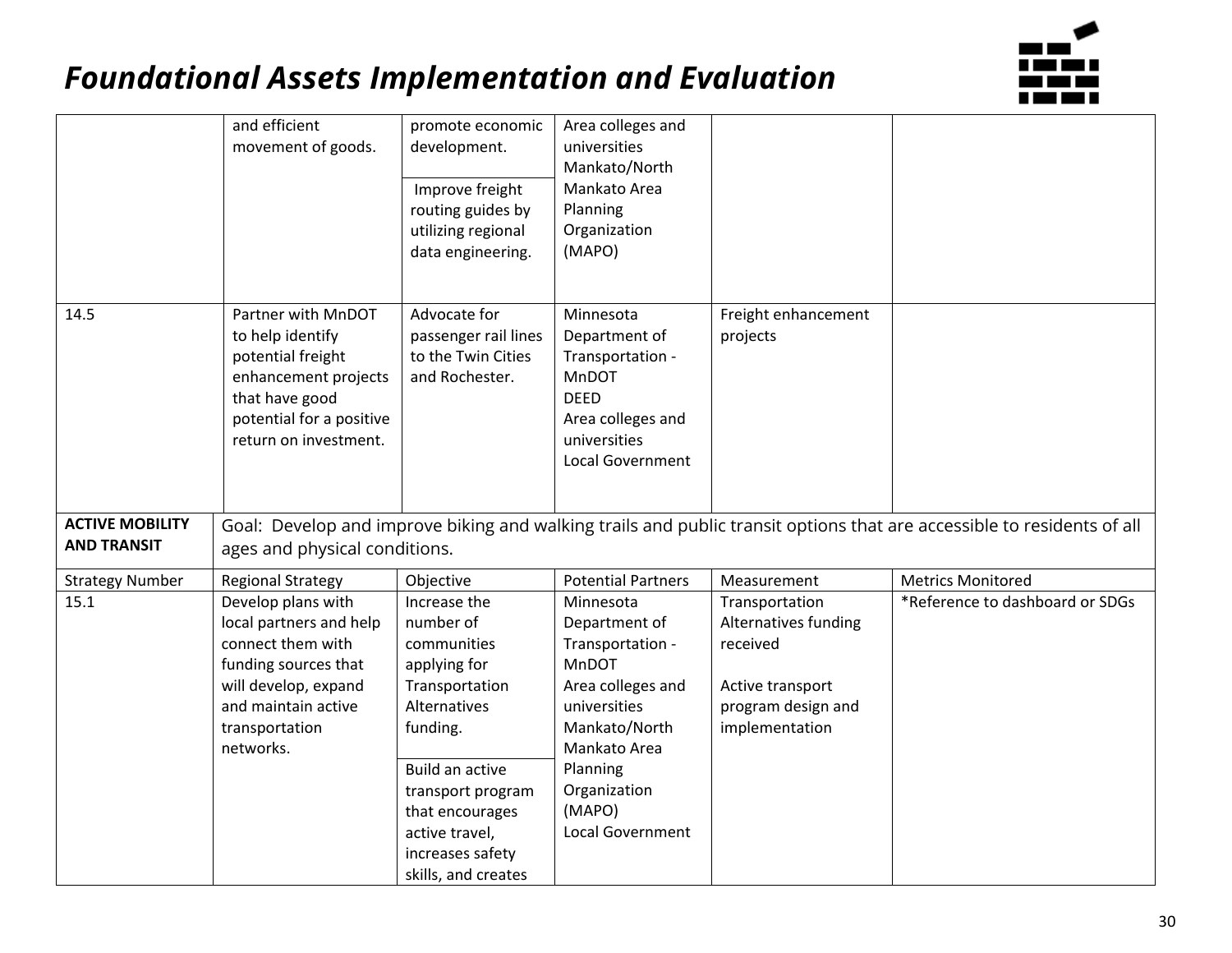

|      |                                                                                                                                                            | shared spaces that<br>prioritize walking<br>and cycling.                                                                                                                                      |                                                                                                                                                                                                    |                                                                                                                                                          |
|------|------------------------------------------------------------------------------------------------------------------------------------------------------------|-----------------------------------------------------------------------------------------------------------------------------------------------------------------------------------------------|----------------------------------------------------------------------------------------------------------------------------------------------------------------------------------------------------|----------------------------------------------------------------------------------------------------------------------------------------------------------|
| 15.2 | Promote the availability<br>and benefits of trail<br>systems to increase<br>awareness and support<br>for increased active<br>living in our<br>communities. | Create a regional<br>trails plan.<br>Continue partnering<br>with the Statewide<br>Health<br>Improvement<br>Partnership to<br>promote active<br>living in<br>communities.                      | Statewide Health<br>Improvement<br>Partnership (SHIP)<br><b>GMRPTC - The</b><br>Greater Minnesota<br>Regional Parks and<br><b>Trails Commission</b><br>Local Government<br><b>Local Government</b> | Regional trails plan<br>Obtain regional trail<br>designation<br>Community<br>environments that<br>encourage physical<br>activity and healthy<br>behavior |
|      |                                                                                                                                                            | Gain regional trail<br>designation from<br>the Greater<br>Minnesota Regional<br><b>Parks and Trails</b><br>Commission on<br>existing trails.<br>Develop a local<br>bicycle-sharing<br>system. |                                                                                                                                                                                                    |                                                                                                                                                          |
| 15.4 | Evaluate funding and<br>service options to meet<br>mobility and access<br>needs of individuals.                                                            | Collaborate with<br>regional entities to<br>pursue federal or<br>state funding to<br>invest in public<br>transport and active<br>mobility<br>infrastructure<br>improvements.                  | Local Government<br>Area colleges and<br>universities                                                                                                                                              | Rural active living<br>infrastructure                                                                                                                    |
| 15.5 | Closely align policy<br>decisions and funding                                                                                                              | Work with local<br>government to                                                                                                                                                              |                                                                                                                                                                                                    | Minnesota Active<br><b>Transportation Plan</b>                                                                                                           |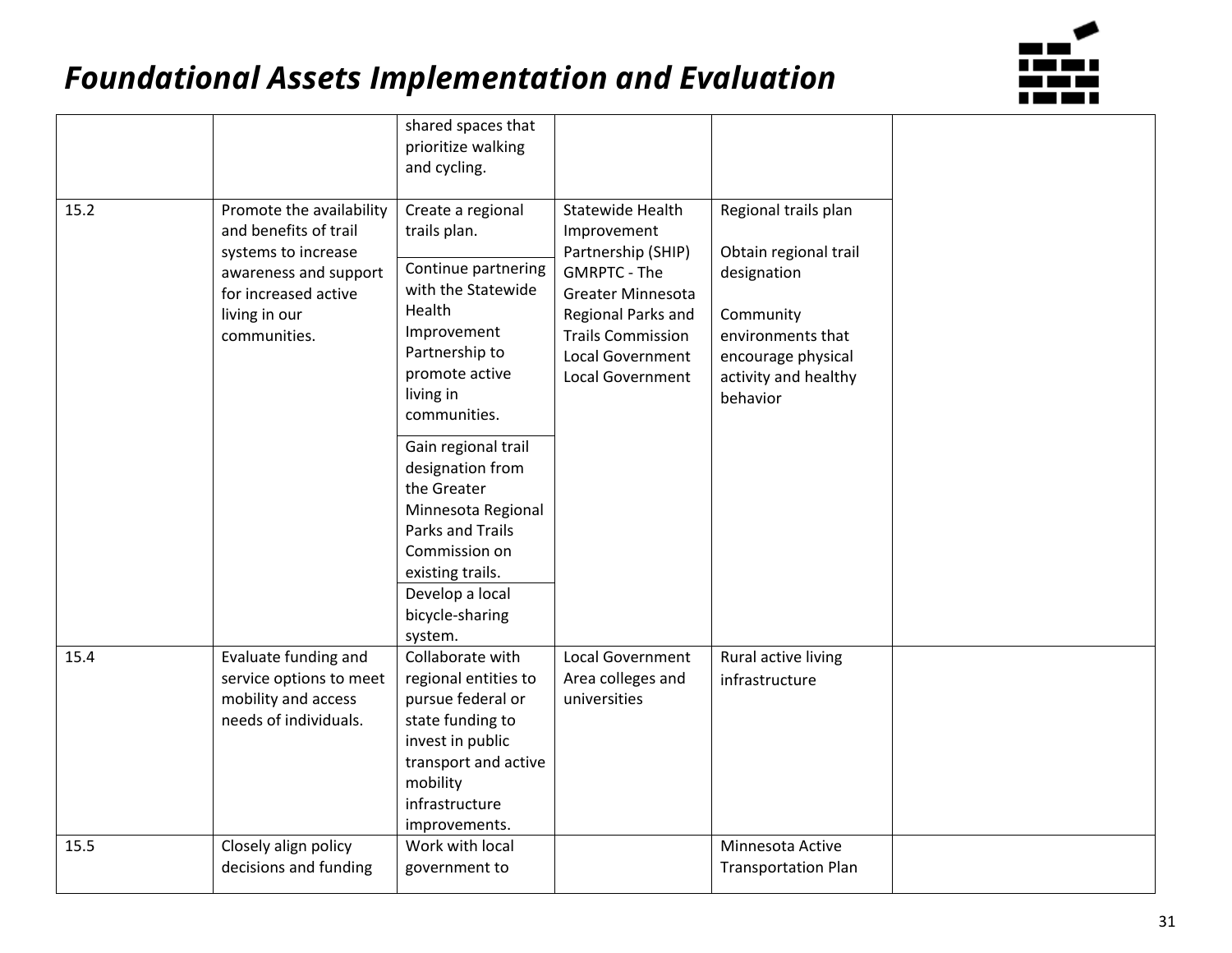

|                       | availability with the                          | update the                 | <b>Local Government</b> |                        |                                                                                                                     |
|-----------------------|------------------------------------------------|----------------------------|-------------------------|------------------------|---------------------------------------------------------------------------------------------------------------------|
|                       | supply and demand of                           | Minnesota Active           | Area colleges and       | Improve infrastructure |                                                                                                                     |
|                       | transit services in                            | <b>Transportation Plan</b> | universities            | supporting walking and |                                                                                                                     |
|                       | region.                                        | Map in place for           | Minnesota               | biking                 |                                                                                                                     |
|                       |                                                | Mankato and                | Department of           |                        |                                                                                                                     |
|                       |                                                | develop plans for          | Transportation-         |                        |                                                                                                                     |
|                       |                                                | other communities          | MnDOT                   |                        |                                                                                                                     |
|                       |                                                | in the nine-county         | <b>True Transit</b>     |                        |                                                                                                                     |
|                       |                                                | area.                      |                         |                        |                                                                                                                     |
|                       |                                                |                            |                         |                        |                                                                                                                     |
|                       |                                                | Leverage state             |                         |                        |                                                                                                                     |
|                       |                                                | planning and               |                         |                        |                                                                                                                     |
|                       |                                                | research tools such        |                         |                        |                                                                                                                     |
|                       |                                                | as MnDOT's                 |                         |                        |                                                                                                                     |
|                       |                                                | Statewide                  |                         |                        |                                                                                                                     |
|                       |                                                | Pedestrian System          |                         |                        |                                                                                                                     |
|                       |                                                | Plan to inform             |                         |                        |                                                                                                                     |
|                       |                                                | public policy and          |                         |                        |                                                                                                                     |
|                       |                                                | local decision-            |                         |                        |                                                                                                                     |
|                       |                                                | making to achieve          |                         |                        |                                                                                                                     |
|                       |                                                | more walkable and          |                         |                        |                                                                                                                     |
|                       |                                                | bikeable                   |                         |                        |                                                                                                                     |
|                       |                                                | communities.               |                         |                        |                                                                                                                     |
| 15.6                  | Coordinate transit                             | Create an                  | <b>Local Government</b> | Public transportation  |                                                                                                                     |
|                       | providers across the                           | affordable,                | Area colleges and       | accessibility and      |                                                                                                                     |
|                       | region to assist in                            | accessible and             | universities            | quality                |                                                                                                                     |
|                       | efficiently connecting                         | interlinked public         | Local employers         |                        |                                                                                                                     |
|                       | people to jobs and                             | transportation             |                         |                        |                                                                                                                     |
|                       | services.                                      | network that               |                         |                        |                                                                                                                     |
|                       |                                                | connects                   |                         |                        |                                                                                                                     |
|                       |                                                | population centers         |                         |                        |                                                                                                                     |
|                       |                                                | with major                 |                         |                        |                                                                                                                     |
|                       |                                                | employment                 |                         |                        |                                                                                                                     |
| <b>COMMUNITY</b>      |                                                | centers.                   |                         |                        |                                                                                                                     |
| <b>FACILITIES AND</b> |                                                |                            |                         |                        | Goal: Support planning and investment to maintain existing infrastructure while deploying additional infrastructure |
| <b>INFRASTRUCTURE</b> | to meet the needs of businesses and residents. |                            |                         |                        |                                                                                                                     |
|                       |                                                |                            |                         |                        |                                                                                                                     |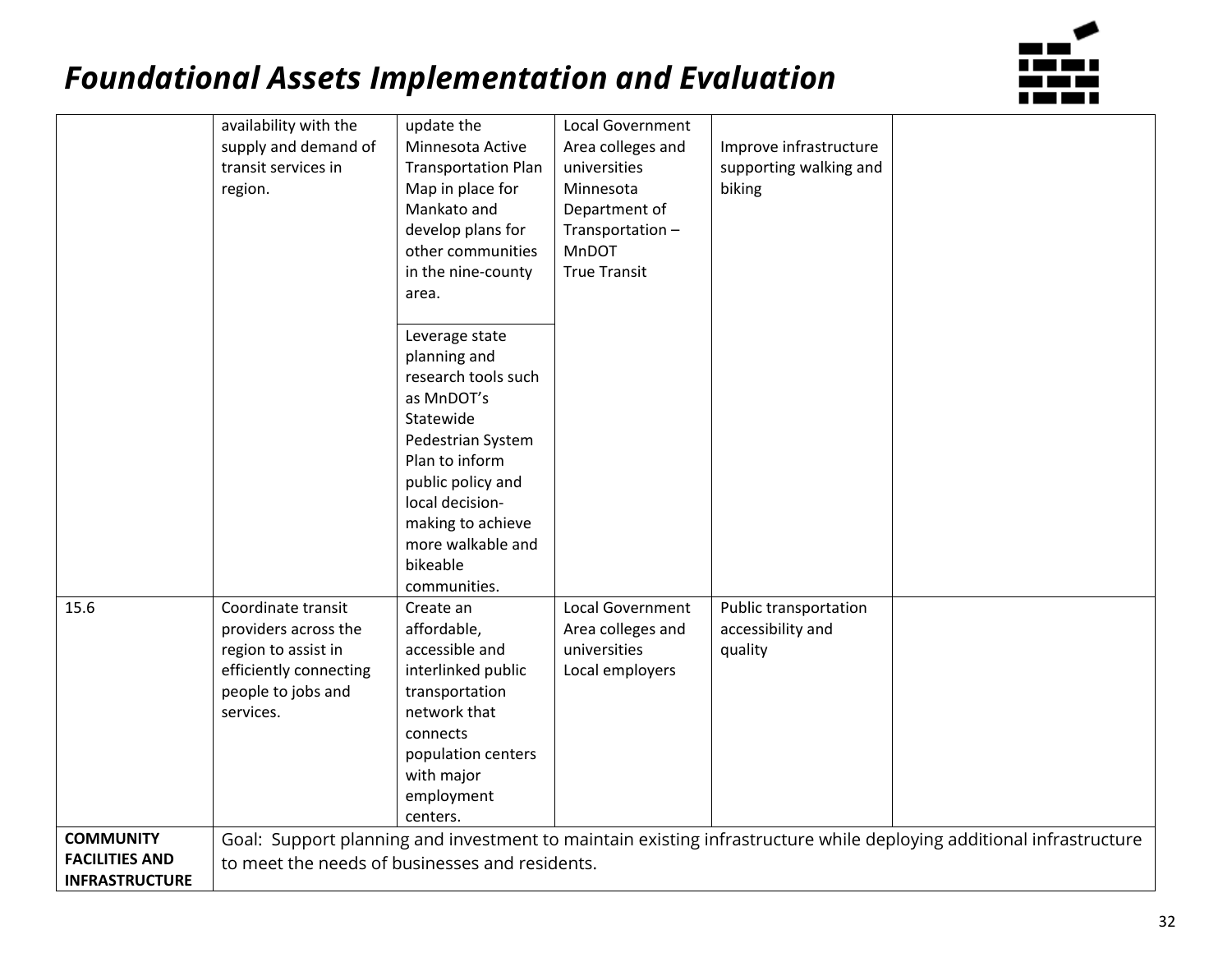

| <b>Strategy Number</b> | <b>Regional Strategy</b>                                                                                                          | Objective                                                                                                                                                                                               | <b>Potential Partners</b>                                                                                               | Measurement                                                                    | <b>Metrics Monitored</b>        |
|------------------------|-----------------------------------------------------------------------------------------------------------------------------------|---------------------------------------------------------------------------------------------------------------------------------------------------------------------------------------------------------|-------------------------------------------------------------------------------------------------------------------------|--------------------------------------------------------------------------------|---------------------------------|
| 16.1                   | Strengthen the<br>economic position of<br>downtown commercial<br>districts through<br>preservation, reuse,<br>and rehabilitation. | Assist communities<br>with obtaining and<br>managing grants for<br>public<br>infrastructure.                                                                                                            | The Minnesota<br><b>Public Facilities</b><br>Authority (PFA)<br>Local Government<br>Area colleges and<br>universities   | Public infrastructure<br>grant funds<br>Funds yielded through<br>grant writing | *Reference to dashboard or SDGs |
|                        |                                                                                                                                   | Identify / sponsor<br>grant writing<br>training programs<br>to enhance capacity<br>in the region.                                                                                                       | <b>DEED</b><br>Local nonprofits<br>Area foundations<br><b>MN State Historic</b><br><b>Preservation Office</b><br>Rethos | Street revitalization<br>and historic<br>preservation                          |                                 |
|                        |                                                                                                                                   | Encourage main<br>street revitalization<br>and historic<br>preservation<br>through<br>participation in<br>main street<br>programs or district<br>associations.                                          |                                                                                                                         |                                                                                |                                 |
| 17.2                   | Develop appropriate<br>water-wastewater<br>infrastructure to<br>support existing and<br>new business and<br>housing developments. | Engage legislators<br>and business<br>advocates in<br>discussion of<br>options to change<br>land use regulations<br>and permitting<br>requirements.<br>Identify land use<br>planning,<br>permitting and | The Minnesota<br><b>Public Facilities</b><br>Authority (PFA)<br>Local Government<br>Regional Industry                   | Reforming land use<br>regulations and<br>permitting<br>requirements            |                                 |